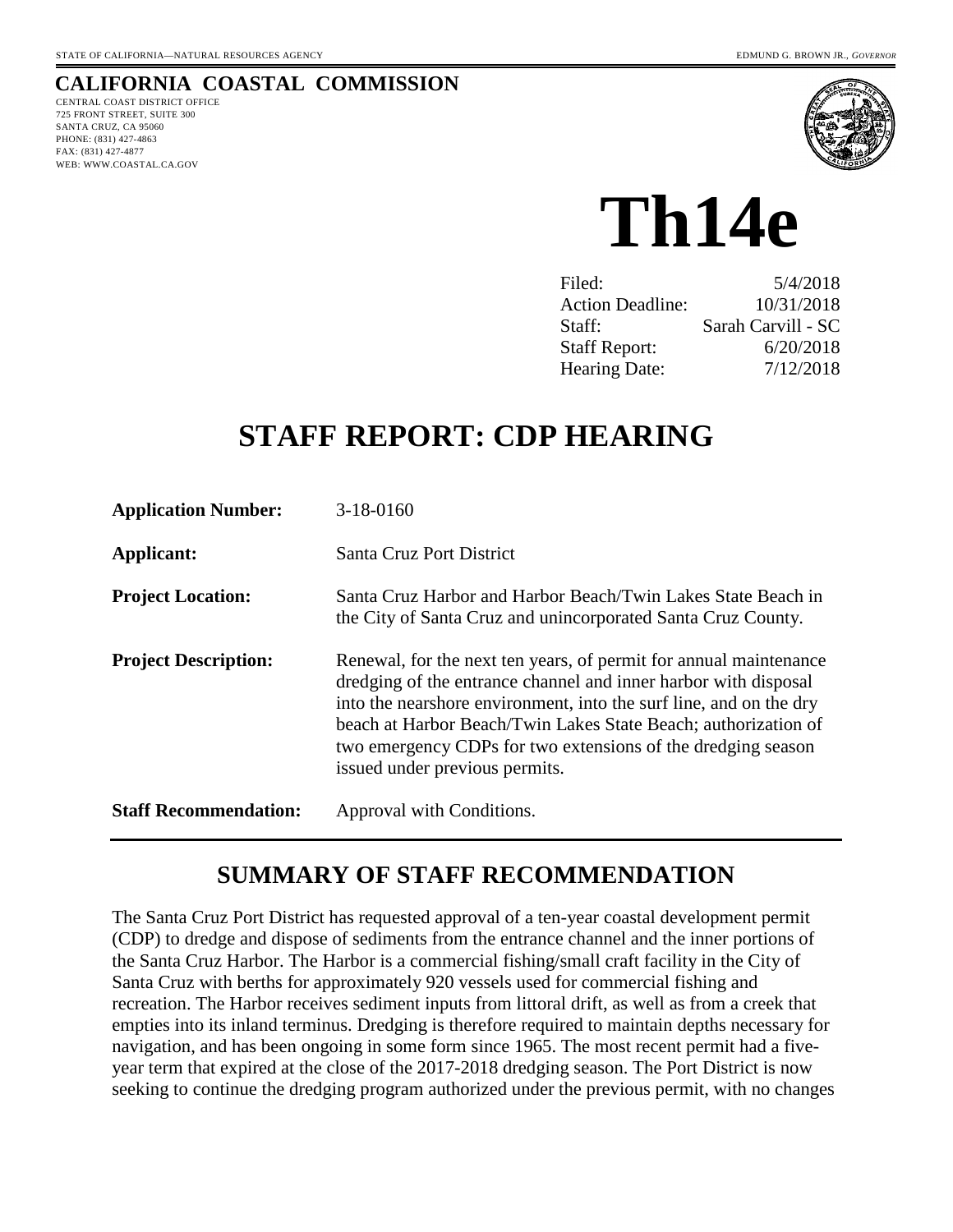proposed apart from the extended permit term and a proportional increase in the volume of sediments that may be dredged from the entrance channel during the life of the permit (i.e., from 1,280,000 cubic yards (cy) over five years to 2,560,000 cy over ten years).

The permit would authorize dredging and disposal of (1) 2,560,000 cy of sandy entrance channel sediments onto Harbor-adjacent beaches or into the surf zone over ten years; (2) up to 20,000 cy per year of sandy inner harbor sediment, or 10,000 cy per year of sandy inner harbor sediment and 10,000 cy per year of finer-grained inner harbor sediment (i.e., silts and clays) at a rate not to exceed 550 cy of silts and clays per day, through an offshore pipeline into the nearshore environment; and (3) up to 35,000 cy of inner harbor sediment at an upland site or at a federally approved offshore disposal site. All dredging would be subject to timing limitations to protect public access and to avoid impacts to steelhead consistent with the requirements of the National Marine Fisheries Service, and dredged materials proposed for unconfined aquatic disposal would be tested according to the requirements of the Army Corps of Engineers and U.S. Environmental Protection Agency.

The Coastal Act allows for the dredging of harbor waters in order to maintain depths necessary for navigation where there is no feasible less environmentally damaging alternative and where feasible mitigation measures have been provided to minimize adverse environmental effects. The Port District has evaluated dredging alternatives in accordance with Commission requests and found no other feasible options for maintaining present uses in the Harbor. However, a variety of mitigation measures have been identified, tested, and implemented under past permits, and the environmental impacts of dredging are expected to be temporary and generally less than significant. Moreover, the proposed dredging activities will support coastal-dependent boating uses and ensure that a large volume of sandy sediments will become available for beach replenishment, both of which are high-priority outcomes under the Coastal Act.

The Port District has also requested authorization of two emergency CDPs (ECDP 3-12-016-G and ECDP G-3-16-0040) submitted under previous permits for extensions of the dredging season beyond April  $30<sup>th</sup>$ . Extensions of the dredging season, which have ranged from two to four weeks in duration in recent years, are sometimes necessary when storm, wave, and other conditions produce shoaling and other hazardous conditions at the Harbor mouth.<sup>[1](#page-1-0)</sup> In recognition that such conditions will inevitably occur in some years, staff recommends that the Commission authorize these ECDPs, and that the proposed ten-year permit be conditioned to allow extension of the dredging season in any year upon written request of the Port District, provided that the Executive Director and other permitting agencies agree that an extension is warranted by conditions in the Harbor, and provided that all dredging operations cease before Memorial Day weekend. The only other amendment to the conditions in the previous permit recommended by staff is removal of a requirement that the Port District evaluate certain modifications to its dredging program. The Port District has satisfactorily completed those evaluations and implemented all appropriate modifications, so that special condition is no longer required.

 $\overline{a}$ 

<span id="page-1-0"></span><sup>&</sup>lt;sup>1</sup> Shorter extensions (i.e., two weeks or less) were allowed without an emergency CDP under the discretion granted to the Executive Director in the conditions of CDP 3-10-023. Month-long extensions were considered to be beyond the scope of permit conditions and required Commission authorization.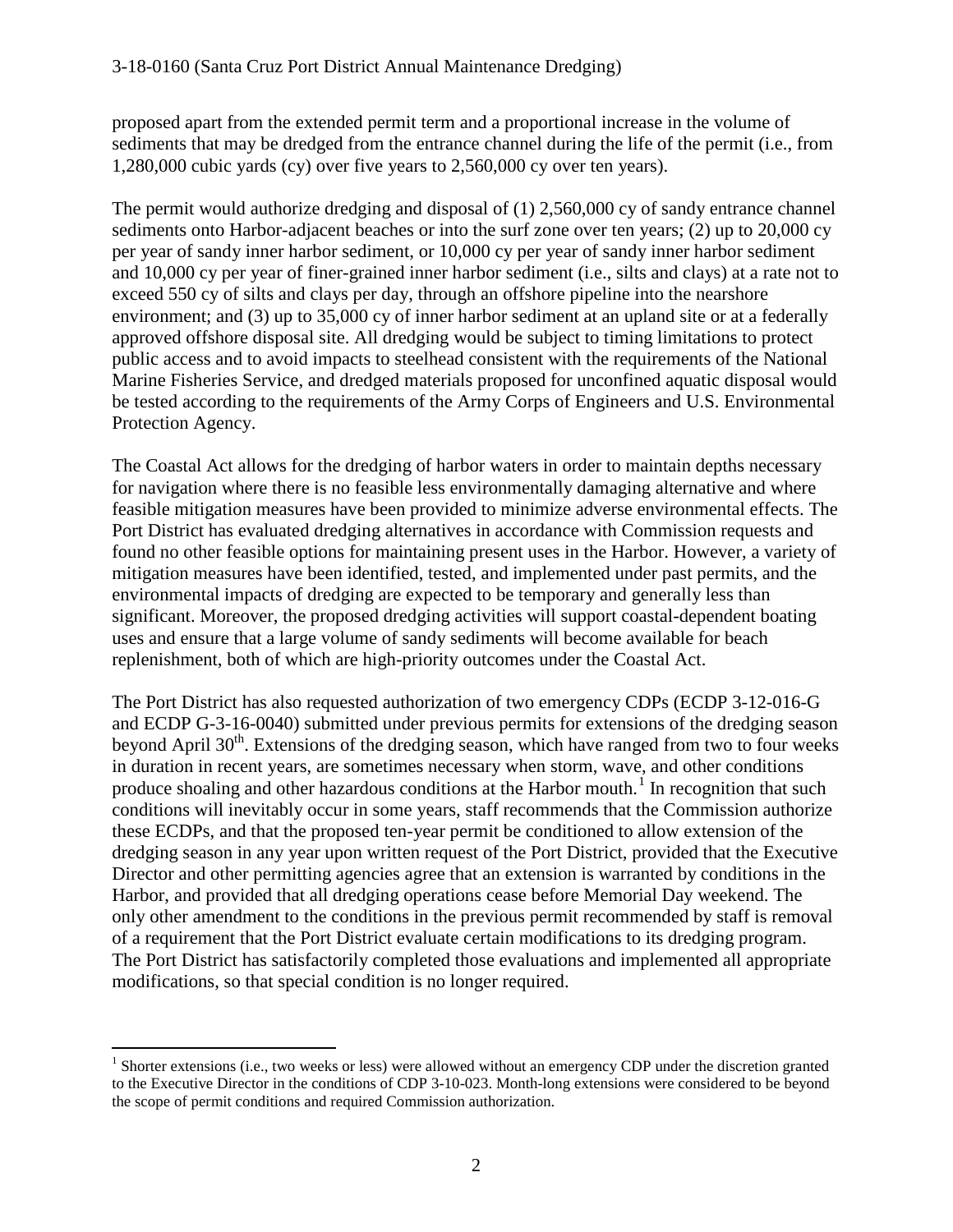As conditioned, the project is consistent with the Coastal Act, and Staff recommends **approval** of the CDP. The motion is found on page 4 below.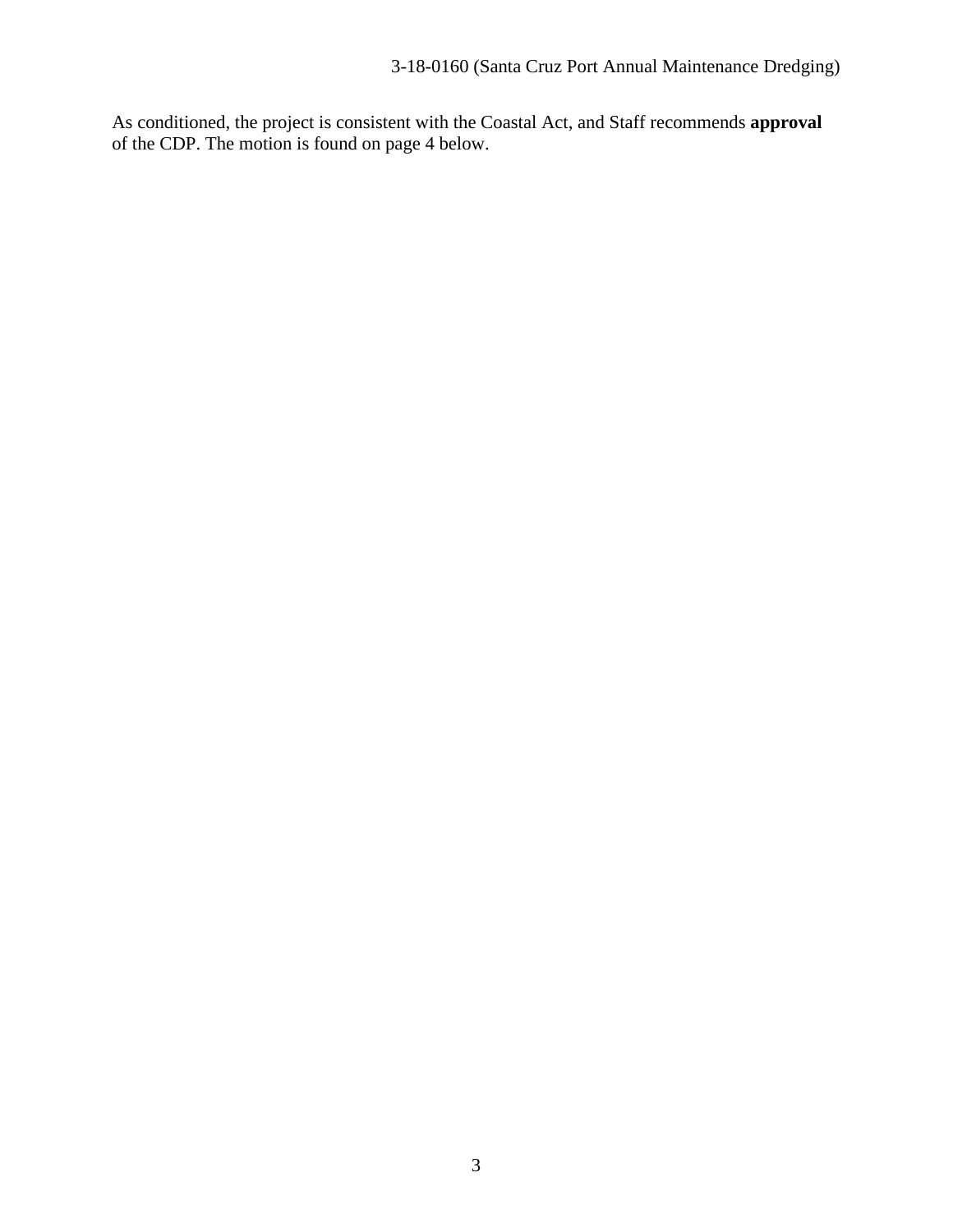# **TABLE OF CONTENTS**

# **APPENDICES**

Appendix A – Substantive File Documents Appendix B – Staff Contact with Agencies and Groups

## **[EXHIBITS](https://documents.coastal.ca.gov/reports/2018/7/th14e/th14e-7-2018-exhibits.pdf)**

- Exhibit 1 Project Vicinity Map
- Exhibit 2 Dredge Pipeline Diagram
- Exhibit 3 Dredging Operations Manual
- Exhibit 4 Dredging Operations Condition Compliance Memo
- Exhibit 5 Hydrogen Sulfide Nuisance Prevention Protocol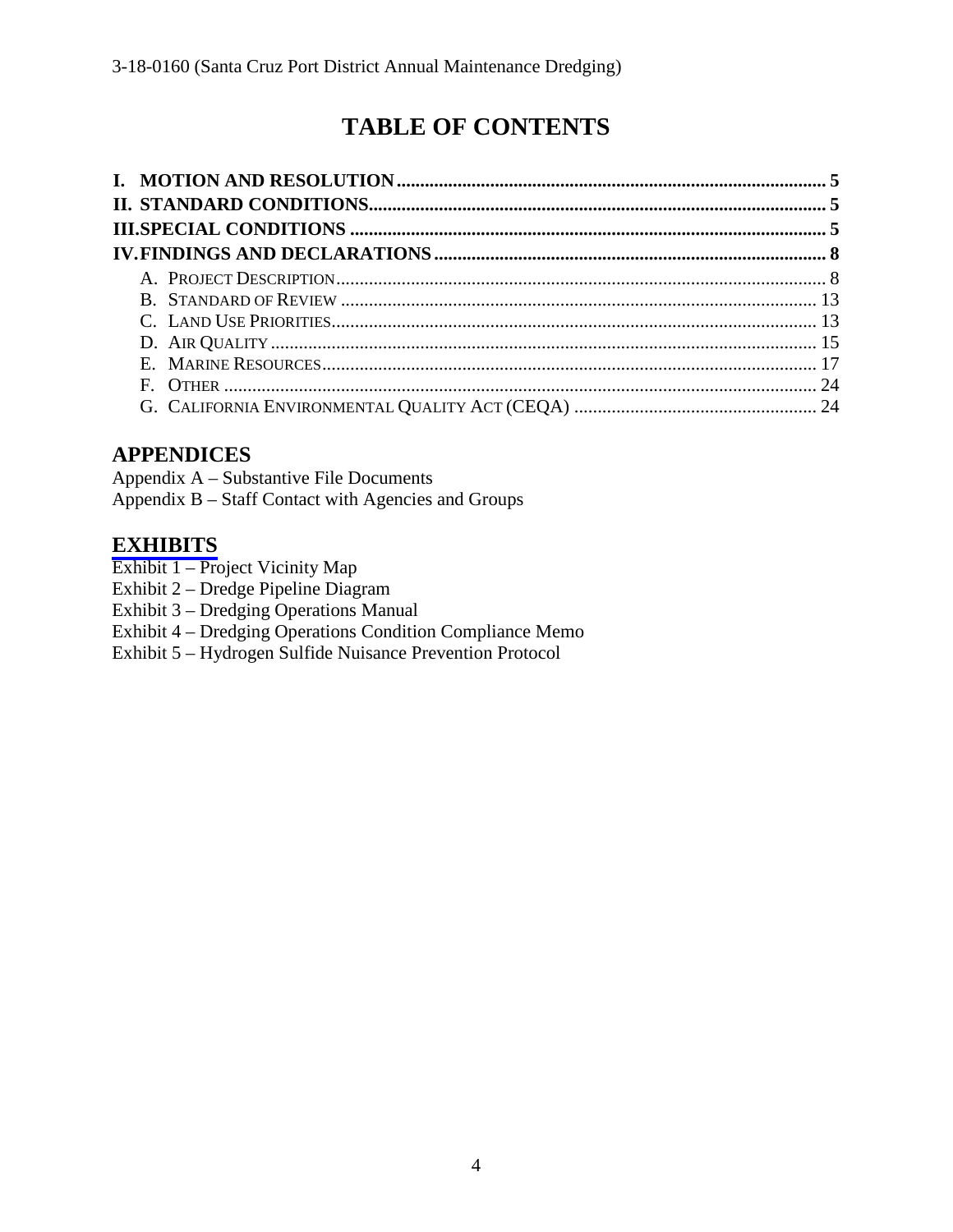# **I. MOTION AND RESOLUTION**

Staff recommends that the Commission, after public hearing, **approve** a coastal development permit for the proposed development. To implement this recommendation, staff recommends a **YES** vote on the following motion. Passage of this motion will result in approval of the CDP as conditioned and adoption of the following resolution and findings. The motion passes only by affirmative vote of a majority of the Commissioners present.

*Motion: I move that the Commission approve Coastal Development Permit Number 3- 18-0160 pursuant to the staff recommendation, and I recommend a yes vote.* 

*Resolution to Approve CDP: The Commission hereby approves Coastal Development Permit Number 3-18-0160 and adopts the findings set forth below on grounds that the development as conditioned will be in conformity with the policies of Chapter 3 of the Coastal Act. Approval of the permit complies with the California Environmental Quality Act because either 1) feasible mitigation measures and/or alternatives have been incorporated to substantially lessen any significant adverse effects of the development on the environment, or 2) there are no further feasible mitigation measures or alternatives that would substantially lessen any significant adverse impacts of the development on the environment.*

# **II. STANDARD CONDITIONS**

This permit is granted subject to the following standard conditions:

- 1. **Notice of Receipt and Acknowledgment**. The permit is not valid and development shall not commence until a copy of the permit, signed by the Permittee or authorized agent, acknowledging receipt of the permit and acceptance of the terms and conditions, is returned to the Commission office.
- 2. **Expiration.** If development has not commenced, the permit will expire two years from the date on which the Commission voted on the application. Development shall be pursued in a diligent manner and completed in a reasonable period of time. Application for extension of the permit must be made prior to the expiration date.
- 3. **Interpretation.** Any questions of intent of interpretation of any condition will be resolved by the Executive Director or the Commission.
- 4. **Assignment.** The permit may be assigned to any qualified person, provided assignee files with the Commission an affidavit accepting all terms and conditions of the permit.
- 5. **Terms and Conditions Run with the Land.** These terms and conditions shall be perpetual, and it is the intention of the Commission and the Permittee to bind all future owners and possessors of the subject property to the terms and conditions.

# **III. SPECIAL CONDITIONS**

This permit is granted subject to the following special conditions: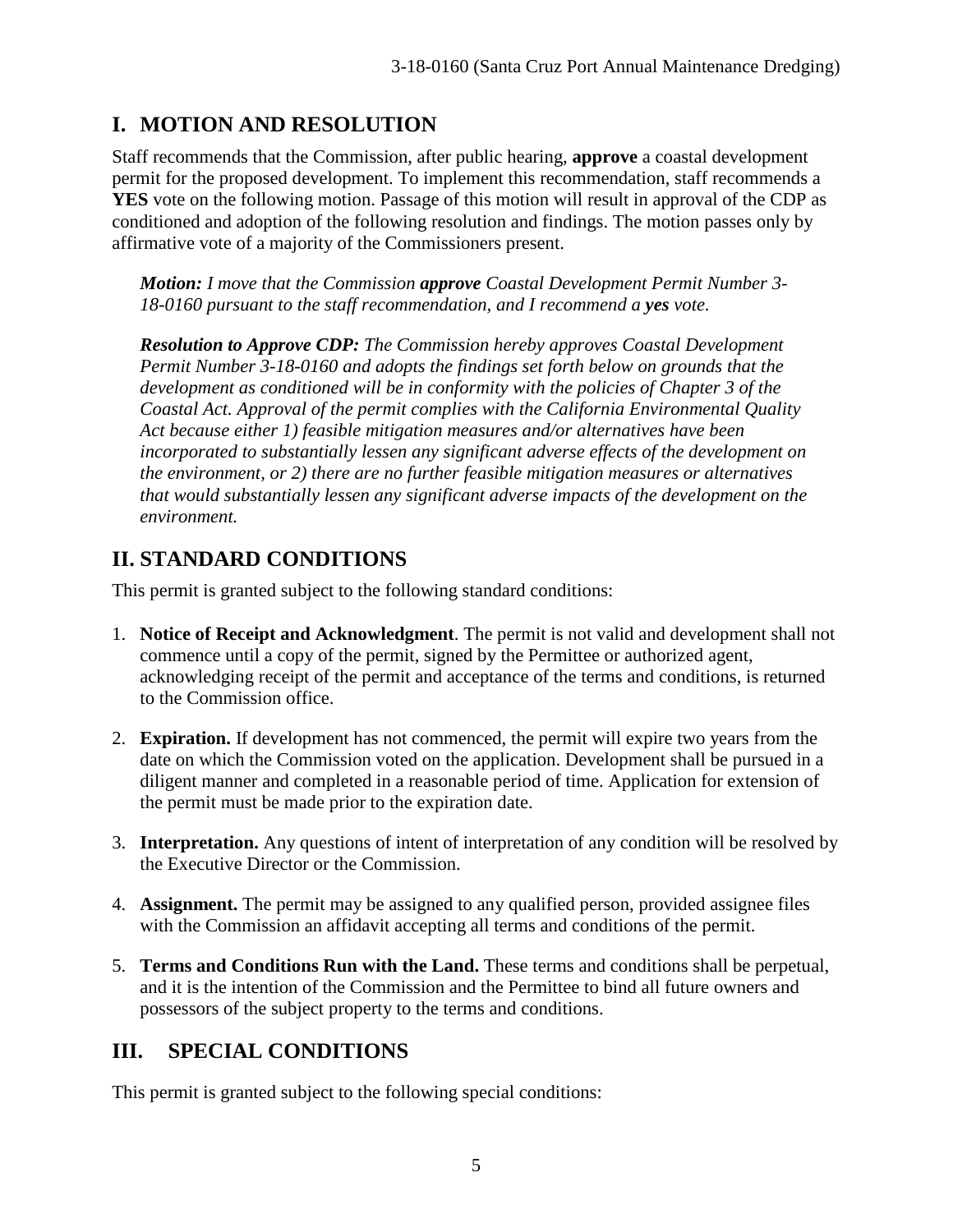- **1. Scope of Permit.** This ten-year coastal development permit (commencing with the 2018- 2019 dredge season in the fall of 2018 and ending with the completion of the 2027-2028 dredge season in the spring of 2028) authorizes the dredging and disposal of Harbor sediments as described in the Dredging Operations Manual (see **Exhibit 3**), including changes to it that are reviewed and approved by the Executive Director (if the Executive Director determines the changes do not require a CDP amendment) and as follows:
	- a) Dredging of a maximum total of 2,560,000 cubic yards of entrance channel sediment (consisting of greater than 80% sand) over the ten-year term of the permit, with disposal through the offshore pipeline or onto the beach or into the surf zone at Harbor Beach/Twin Lakes State Beach. All disposal of entrance channel sediments onto the dry beach or into the surf zone shall be consistent with the requirements of the Monterey Bay Unified Air Pollution Control District, as noted in **Special Condition 3** below and as described in **Exhibit 5**.
	- b) Annual dredging of up to 20,000 cubic yards of clean inner harbor sandy sediment (>80% sand) or up to 10,000 cubic yards per year of silts/clays (<80% sand) plus 10,000 cubic yards/year of sandy sediment (>80% sand), with disposal through the offshore pipeline into the nearshore environment at a rate of not more than 550 cubic yards of silts and clay per day.
	- c) Annual dredging of up to 35,000 cubic yards of inner harbor sediment with disposal at an upland site or at a federally approved offshore disposal site.

Minor adjustments to the above parameters may be allowed by the Executive Director if such adjustments: (1) are deemed reasonable and necessary; and (2) do not adversely impact coastal resources.

- **2. Timing of Dredging and Disposal.** All dredging and disposal activities will be conducted during daylight hours, Monday through Friday only. The following date limitations on dredging and disposal operations apply:
	- a) Entrance channel dredging and disposal: November  $1<sup>st</sup>$  to April 30<sup>th</sup> of each dredge season. Extension of the dredging season (consistent with the above weekday and daylight hour restrictions) may be allowed by the Executive Director upon written request of Permittee, provided (1) the extension is deemed reasonable and necessary to maintain commercial and recreational boating uses in the Harbor; (2) the Army Corps of Engineers (ACOE), the U.S. Environmental Protection Agency (EPA), the Monterey Bay National Marine Sanctuary (the Sanctuary), the Central Coast Regional Water Quality Control Board (RWQCB), the California Department of Parks and Recreation (State Parks), the City of Santa Cruz, and Santa Cruz County approve the extension in writing; and (3) entrance channel dredging operations are concluded prior to Memorial Day Weekend.
	- b) Upper (north) harbor dredging and disposal:
		- i) If the material from the north harbor is greater than 80% sand, then dredging with disposal into the nearshore environment is limited to between November  $1<sup>st</sup>$  and April  $30<sup>th</sup>$  of each dredge season.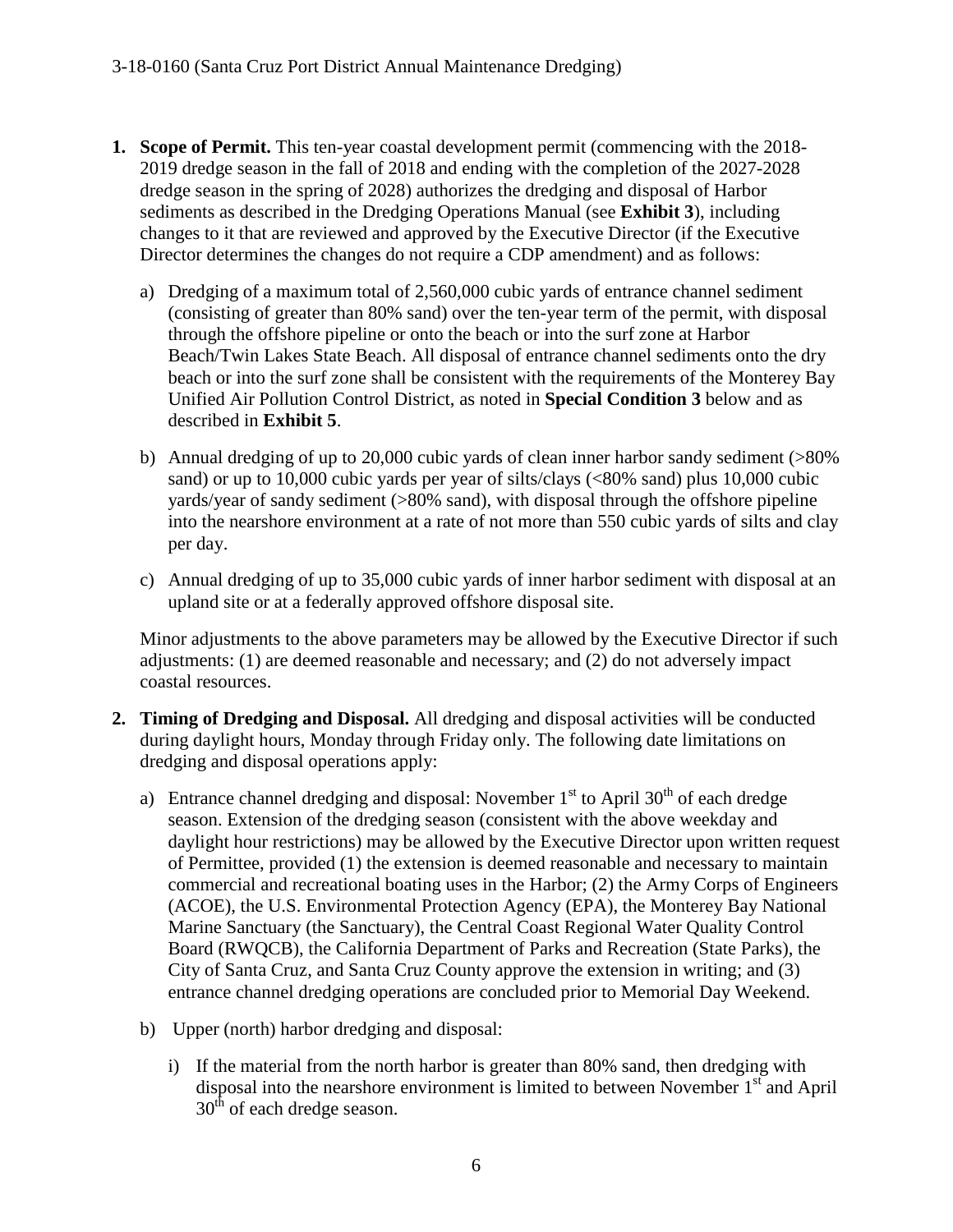- ii) If the material from the north harbor is less than 80% sand, then dredging with disposal into the nearshore environment is limited to between October  $1<sup>st</sup>$  and February  $28<sup>th</sup>$  of each dredge season.
- c) Lower (south) harbor dredging and nearshore disposal: November  $1<sup>st</sup>$  to April 30<sup>th</sup> of each dredge season.
- d) For the inner harbor (comprised of the south and north harbors): if any disposal site (including an upland site) is being used, other than disposal through the offshore pipeline into the nearshore environment, dredging may take place between July  $1<sup>st</sup>$  and April 30<sup>th</sup> of each dredge season.
- e) Installation of the offshore pipeline may take place no earlier than September  $15<sup>th</sup>$ , with removal by May  $15<sup>th</sup>$  of the following year.

Minor adjustments to the above date and time limitations may be allowed by the Executive Director if such adjustments: (1) are deemed reasonable and necessary; and (2) do not adversely impact coastal resources.

- **3. Air Quality.** All disposal of entrance channel sediments onto the dry beach or into the surf zone shall be consistent with the requirements of the Monterey Bay Unified Air Pollution Control District (**Exhibit 5**). If the hydrogen sulfide protocol is amended by the Monterey Bay Unified Air Pollution Control District during the ten-year term of this permit, the Permittee shall submit the amended protocol to the Executive Director for review.
- **4. Sampling Analysis Plan, Dredged Material Analysis, Dredging Operations Plan. PRIOR TO COMMENCEMENT OF INDIVIDUAL DREDGING EPISODES,** the Permittee shall submit to the Executive Director for review and approval:
	- a) A Sampling Analysis Plan (SAP) describing sediment sampling locations and applicable testing protocols. The SAP must be approved by the Executive Director prior to sediment sampling.
	- b) Dredged material analysis (chemical, physical, biological) as required by ACOE, EPA, and the RWQCB, as well as sampling and testing information.
	- c) A Dredging Operation Plan that includes plans showing the specific area(s) and volume(s) to be dredged.
- **5. Testing Requirements.** All dredged materials shall be tested according to the requirements of the ACOE and EPA using the most current ACOE and EPA testing methods and/or procedures. All dredged materials proposed for unconfined aquatic disposal shall meet RWQCB and EPA Clean Water Act disposal standards.
- **6. Other Agency Requirements. PRIOR TO COMMENCEMENT OF DREDGING AND DISPOSAL OPERATIONS**, the Permittee shall submit to the Executive Director for review a copy of a valid permit, letter of permission, or evidence that no permit is necessary from the following agencies: ACOE, EPA, the Sanctuary, the RWQCB, State Parks, the City of Santa Cruz, and Santa Cruz County.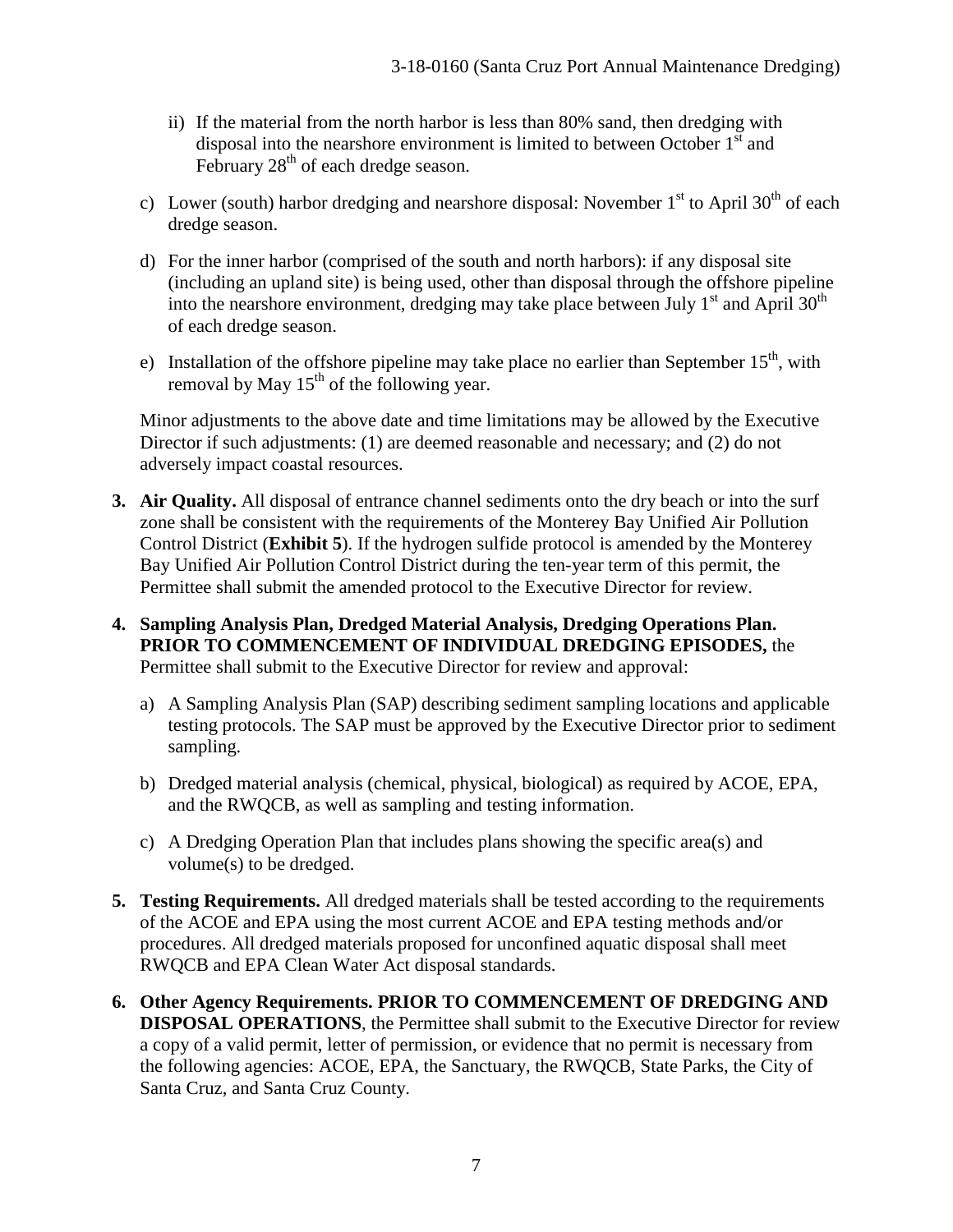### 3-18-0160 (Santa Cruz Port District Annual Maintenance Dredging)

- **7. Disposal Pipelines.** When not in use during the dredging season, the flexible above-ground surf line pipeline shall be removed from the beach area unless this is proven, to the Executive Director's satisfaction, to be infeasible, in which case it shall be pulled away from the surf line and placed at the base of the small bluff fronting East Cliff Drive in a manner most protective of public recreational access and public views. Regarding the permanent portion of the offshore pipeline, this pipeline shall be buried to a depth of at least 2 to 3 feet until approximately the mean high water line during the dredging season. This pipeline shall be buried completely to a depth of at least 2 to 3 feet during the non-dredging season. This permit does not authorize any riprap or other protective devices or measures to protect the permanent or temporary portions of any disposal pipeline.
- **8. Notification of Berming.** The Permittee shall notify the Executive Director of any request from State Parks or Santa Cruz County to move sand with the tractor to form a berm to protect East Cliff Drive and its associated infrastructure or to protect State Parks' public restrooms. Such berming activities shall be the minimum amount necessary to protect this public infrastructure from imminent threat of flooding while not impeding general public access to the beach. The notification shall describe the conditions that have rendered such a request necessary to protect public infrastructure, and shall not commence absent approval of the Executive Director.
- **9. Liability for Costs and Attorneys' Fees.** The Permittee shall reimburse the Coastal Commission in full for all Coastal Commission costs and attorneys' fees (including but not limited to such costs/fees that are: (1) charged by the Office of the Attorney General; and (2) required by a court that the Coastal Commission incurs in connection with the defense of any action brought by a party other than the Permittee against the Coastal Commission, its officers, employees, agents, successors and assigns challenging the approval or issuance of this permit. The Permittee shall reimburse the Coastal Commission within 60 days of being informed by the Executive Director of the amount of such costs/fees. The Coastal Commission retains complete authority to conduct and direct the defense of any such action against the Coastal Commission.

## **IV. FINDINGS AND DECLARATIONS**

### **A. PROJECT DESCRIPTION**

### **Harbor Background**

The Santa Cruz Harbor (Harbor) is a commercial fishing/small craft harbor in the City of Santa Cruz, at the northern end of Monterey Bay. It is located approximately 3,000 feet east (downcoast) of the San Lorenzo River mouth, between Harbor Beach and Twin Lakes and Seabright State Beaches, and fronts Sanctuary waters (see **Exhibit 1**). Permanent jetties placed along the east and west sides of the Harbor's entrance channel provide year-round access to the Monterey Bay and Pacific Ocean. The jetties and the outer portion of the Harbor were constructed between April 1962 and January 1964, and the facility was expanded into the upper portion of the former Woods Lagoon in 1972.

The Harbor now encompasses approximately 38 acres of land area and 52 acres of water area, and provides berths for approximately 920 boats, including dory ties and end-tie space. In addition to these berthing facilities, the Harbor provides public amenities such as boat servicing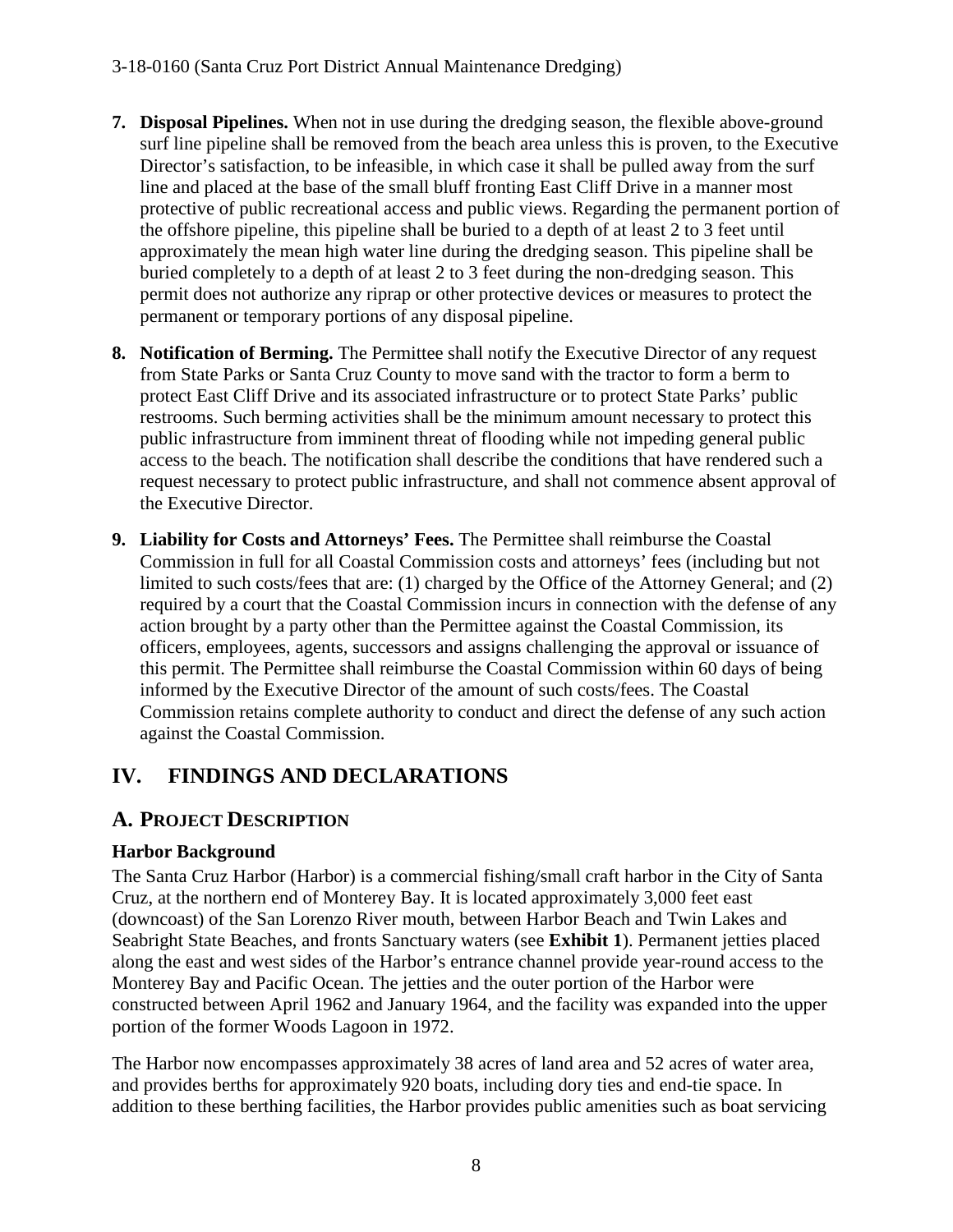operations, a public boat launch, restrooms and small craft docks, restaurants and shops, about three acres of sandy beach on the downcoast side of the jetties (i.e., Harbor Beach), and over 1,000 parking spaces that support marine related uses. Overall, the Harbor facilitates oceanrelated functions such as boat-launching, berthing for commercial vessels and recreational boats, boat repair areas, marine-related retail/commercial businesses, restaurants, sailing programs, a yacht club and boat sales. The majority of boat use at the Harbor is for recreational purposes, as opposed to commercial fishing, although a vibrant commercial fishing community operates out of the Harbor.

#### **Dredging Overview**

U.S. Army Corps of Engineers (ACOE) began dredging the Harbor entrance channel in 1965 in accordance with its mandate to maintain navigable harbors and inland waterways. In 1986, the Santa Cruz Port District assumed responsibility for the entrance channel (i.e., the area between the two jetties, from their seaward ends to the fuel dock; see **Exhibit 1**) under an agreement with the ACOE.<sup>[2](#page-8-0)</sup> The Port District also conducts dredging in the inner harbor (i.e., the area inland of the fuel dock). The Commission has authorized both dredging operations through a series of Consistency Determinations (CDs) and Coastal Development Permits (CDPs). The most recent of these, CDP 3-10-023, had a five-year term and expired on April 30, 2018, at the end of the 2017-2018 dredge season. $3$ 

Dredging of the Harbor entrance channel is required because of the fairly constant easterly (downcoast) movement of sand along the coast and, by extension, across the Harbor entrance. Ocean currents, wave conditions, and annual rainfall directly affect the amount of sandy sediment deposited into the entrance channel waters, and shoaling of the Harbor mouth can occur due to natural and unavoidable littoral drift processes. Because of the Harbor's entrance configuration in relation to approaching swells, and for other related reasons, winter storms occasionally render the Harbor entrance impassable. Many of these factors are subject to significant interannual variability, and yearly dredge volumes vary considerably as a result. To accommodate this variation, the Commission authorized the Port District to remove 1,280,000 cubic yards (cy) of sediment from the entrance channel over the five-year term of the most recent permit. During the same period of time, actual annual dredge volumes ranged from 111,953 cy in the 2013-2014 season to 483,465 cy in the 2015-2016 season. [4](#page-8-2) Because entrance channel sediments are subject to the filtering effect of waves and currents before entering the Harbor,<sup>[5](#page-8-3)</sup>

<span id="page-8-0"></span> $\overline{a}$  $2^2$  The original agreement expired in 2013, and ACOE and the Port District entered into a new Memorandum of Agreement in 2015.

<span id="page-8-1"></span><sup>&</sup>lt;sup>3</sup> For a complete review of Commission actions on dredging operations in the Santa Cruz Harbor, see the adopted staff report for CDP 3-10-023, pp. 6-12.

<span id="page-8-2"></span><sup>&</sup>lt;sup>4</sup> High-sediment conditions in the 2015-2016 dredging season resulted in breaking waves at the Harbor mouth, and in April 2016 the Port District submitted ECDP G-3-16-0040 to extend daily dredging hours, expand the dredging week to include Saturdays, and extend the season to May 31<sup>st</sup>, 2016. G-3-16-0040 is one of two ECDPs for which the Port District is requesting authorization as part of this application; the other (3-12-016-G) was submitted in May of 2012. High final dredge volumes in both seasons are partly due to the fact that dredging was allowed to occur over a longer period of time in these years under ECDPs. However, the total volume dredged from the entrance channel over the term of CDP 3-10-023 (covering the 2012-2013 through 2017-2018 dredging seasons) was 1,075,505 cy, well below the maximum 1,280,000 cy allowed under the permit.

<span id="page-8-3"></span><sup>&</sup>lt;sup>5</sup> Sediments entering the ocean are sorted by the forces of waves and currents based on differences in grain size, density, and shape. In the Santa Cruz Littoral Cell, sandy sediments (>180 microns in diameter) travel in the littoral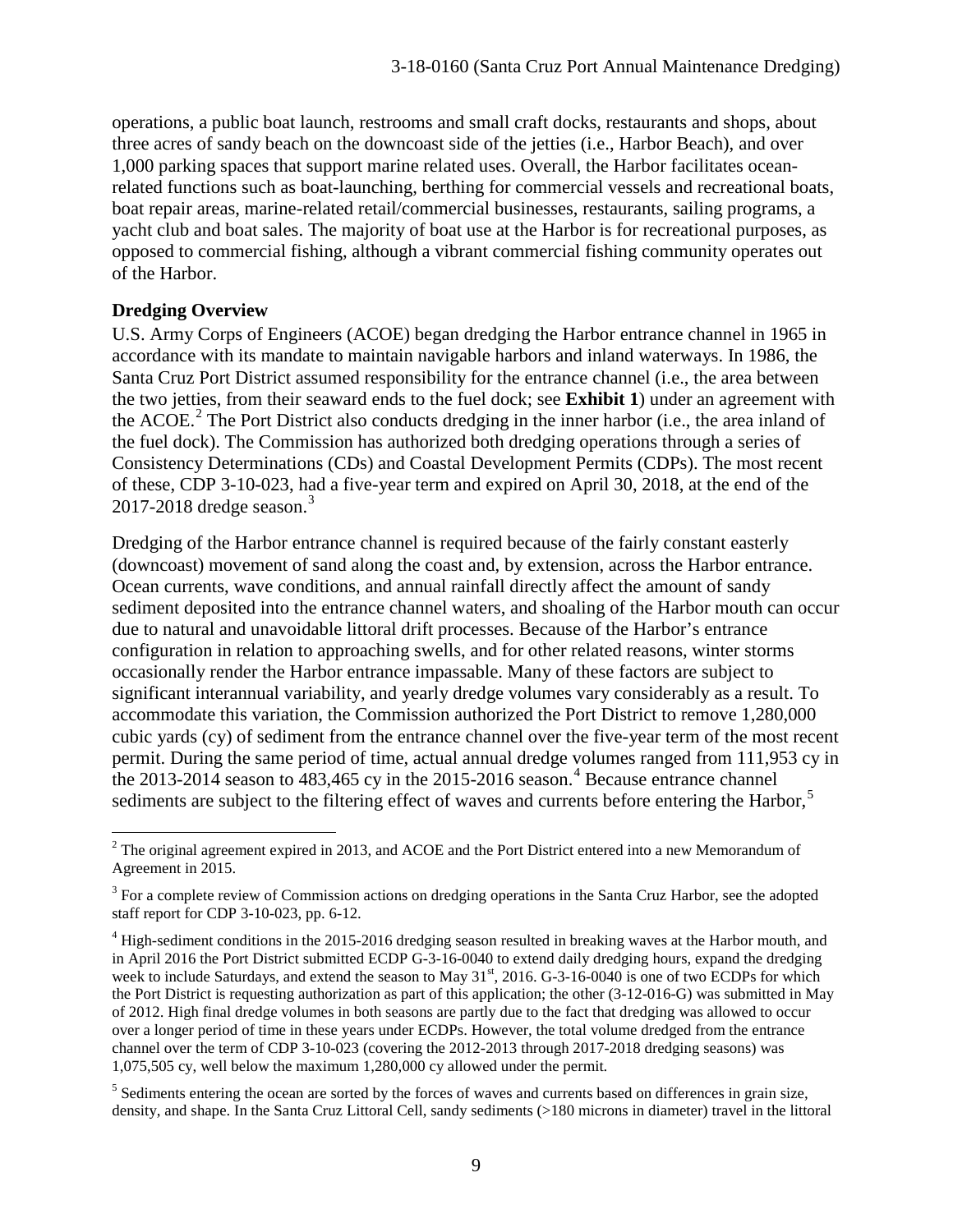they generally have a high sand content (>80%) and are suitable for unconfined disposal in the nearshore environment or directly on the beach.<sup>[6](#page-9-0)</sup> CDP 3-10-023 consequently allowed the Port District to dispose of entrance channel sediments offshore, in the surf zone, and on the beach itself, provided disposal was limited to the daylight hours of weekdays between November 1<sup>st</sup> and April  $30<sup>th</sup>$ .

While the entrance channel receives sediment primarily from littoral drift at the harbor mouth, the inner harbor is impacted by sediment deliveries from both the harbor mouth and the 3.5 square mile Arana Creek watershed, which terminates in the upper (northern) portion of the Harbor (i.e., the area north of the Murray Street Bridge). Historically, Arana Creek flowed into Woods Lagoon, and when Woods Lagoon was converted into the Harbor, Arana Creek was directed into the inner harbor through culverts under the upper harbor parking area. Consequently, sediment inputs from the upper harbor area are primarily from Arana Creek, while the lower (southern) portion of the inner harbor (i.e., the area between the fuel dock and the Murray Street Bridge) is impacted by sediment from the creek and the entrance channel. On average, Arana Creek delivers approximately 1,000 to 15,000 cubic yards of sediment to the Harbor each year, however the amount can be much higher. For example, during the 2005-2006 winter season, which was a period of exceptionally high rainfall, the north harbor received over 40,000 cubic yards of sediment from Arana Creek. Because inputs from Arana Creek are not filtered by wave action and coastal currents, they typically have a much lower sand content than entrance channel sediments. This limits the amount that can be released in nearshore and beach environments. CDP 3-10-023 allowed dredging of up to 20,000 cy of clean inner harbor sandy sediment (>80% sand) annually, or up to 10,000 cy per year of silts/clays (<80% sand) plus 10,000 cy per year of sandy sediment (>80% sand), with disposal through the offshore pipeline into the nearshore environment at a rate of not more than 550 cubic yards of silts and clay per day. An additional 35,000 cy of inner harbor sediment could be removed provided disposal occurred at an upland site or a federally approved offshore disposal site. The permissible timeframe for inner harbor dredging under CDP 3-10-023 varied based on the location in which the dredging occurred and the sand content of the dredged material.

Dredging of the entrance channel is currently accomplished with the *Twin Lakes*, a hydraulic dredge with a 16-inch-diameter disposal pipe. In the inner harbor, most dredging is conducted using the smaller (8-inch disposal diameter) *Squirt* dredge, though the *Twin Lakes* is occasionally

 $\overline{a}$ 

drift or are deposited on beaches in the Santa Cruz area. Sediments smaller than 180 microns (i.e., silt and clay) are transported offshore to the continental shelf and deposited in a midshelf mudbelt extending from south of Santa Cruz to north of Half Moon Bay. The mudbelt is up to 30 meters thick on the continental shelf offshore of the San Lorenzo River, which discharges an average of 278,000 cy of sediment per year to the Santa Cruz Bight. Approximately 73% (203,000 cy) of that annual discharge is estimated to be silt and clay sediment.

<span id="page-9-0"></span><sup>&</sup>lt;sup>6</sup> To be suitable for beach replenishment, sediment must contain an acceptable composition of grain sizes. Historically, sediment composed of at least 80% sand (and no more than 20% finer grained materials; also referred to as fines, mud, or silt), or within 10% of the sand composition of the sediment at the disposal site, was the commonly identified standard for nourishment purposes. However, the 80% sand standard is a "rule of thumb" guideline to be applied in situations where more detailed information is lacking. Recent studies and monitoring at Santa Cruz have shown that an increased percentage of inner harbor fine-grained material, when placed at limited rates and volumes in the nearshore zone immediately east of the harbor mouth, does not cause adverse impacts to marine resources, and in fact, may benefit some benthic habitats. For further discussion of these studies, see the adopted staff report for CDP 3-10-023.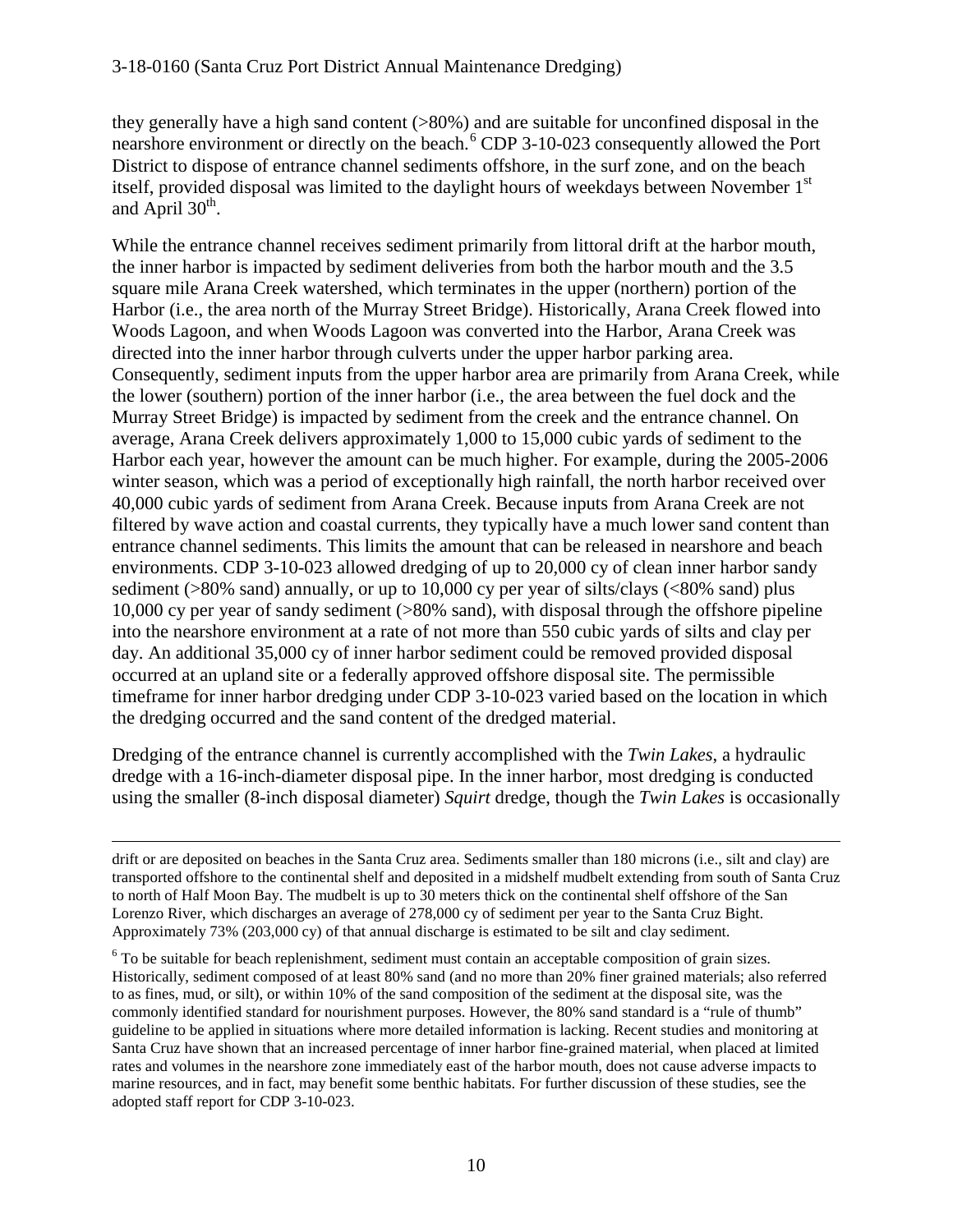used there, as well. The Port District also utilizes a submersible Toyo pump for dredging in the inner harbor and, on rare occasions, clamshell dredging via a land-based crane.<sup>[7](#page-10-0)</sup> These dredges (not including the clamshell dredge) connect to a system of permanent onshore dredge disposal pipelines that extend just under the sandy surface of Harbor Beach between 5th and 6th Avenues (see **Exhibit 2**). The Port District temporarily connects additional piping to route dredged materials to the dry beach and/or the surf line, and uses a tractor to disperse beach sand in a manner that protects the dredge pipeline switches from erosion and wave run-up. Additionally, a Y-valve connection at the east jetty allows the Port District to install an offshore disposal pipeline that extends about 100 yards from the beach along the ocean floor. Generally, it is placed at the beginning of the dredge season (before October  $1<sup>st</sup>$ ), and remains in place until the end of the dredge season (April  $30<sup>th</sup>$ ), with removal required by May 15<sup>th</sup> of each year.

#### **Dredging and Disposal Options Study**

The Port District's dredging program has been informed by multiple studies and demonstration projects, and refined in response to input from the Commission and other state and federal agencies.<sup>[8](#page-10-1)</sup> In order to ensure that they are suitable for unconfined disposal in the coastal environment, dredged materials are subject to extensive testing under a protocol that must be approved by all permitting agencies prior to the start of each dredge season.<sup>[9](#page-10-2)</sup>

Nevertheless, dredging of the Harbor has resulted in some ongoing impacts to the public. These include the presence of pipelines on the beach, the use of tractors to move pipelines and distribute dredged materials in the beach area, and nuisance emissions of hydrogen sulfide gas, which is released when the dredge snorkel encounters pockets of decomposing seaweed entrained in the entrance channel sediments. Prior to the adoption of CDP 3-10-023, the Commission required that the Port District undertake a study to determine if viable options exist to reduce these impacts. The final report, entitled *Santa Cruz Harbor – Dredging & Disposal Options Study (Phases 1 & 2)* (Options Study) and completed by Moffatt and Nichol in December 2011, analyzed eight potential modifications to the dredging program that would reduce the incidence of hydrogen sulfide releases, the amount of flexible dredge discharge pipeline handling, and/or the amount of beach grooming requiring tractor operations. Special Condition #9 of CDP 3-10-023 required the Port District to conduct further evaluations of the seven modifications that received positive scores in the Options Study, to report on these evaluations in writing, and to include those modifications that were determined to be feasible and capable of achieving the desired outcomes (i.e., reduction of hydrogen sulfide emissions,

<span id="page-10-0"></span> $\overline{a}$ <sup>7</sup> Crane-based clamshell dredging is used when disposal will take place at an upland site, which is relatively rare. The last instances in which the Port District disposed of dredged materials at an upland site were in the 2007-2008 dredging season.

<span id="page-10-1"></span><sup>&</sup>lt;sup>8</sup> For a thorough treatment of the evolution of the dredging program and the studies that informed it, see the adopted staff report for CDP 3-10-023. Since the approval of that permit, the only significant investigation undertaken specifically to inform dredging and disposal activities in the Santa Cruz Harbor is the Dredging Operations Condition Compliance Memo, which is provided as **Exhibit 4** of this report.

<span id="page-10-2"></span><sup>9</sup> Prior to each dredge episode (i.e., season), the suitability of the proposed dredged material for disposal in any of the proposed aquatic locations is evaluated by ACOE, EPA, the RWQCB, the Commission, and the Sanctuary. The U.S. Fish and Wildlife Service (FWS), the National Marine Fisheries Service (NMFS), and the California Department of Fish and Wildlife (CDFW) play an advisory role. The group considers chemical and biological testing results, as well as physical grain size analyses, in relation to standards established by the EPA and ACOE.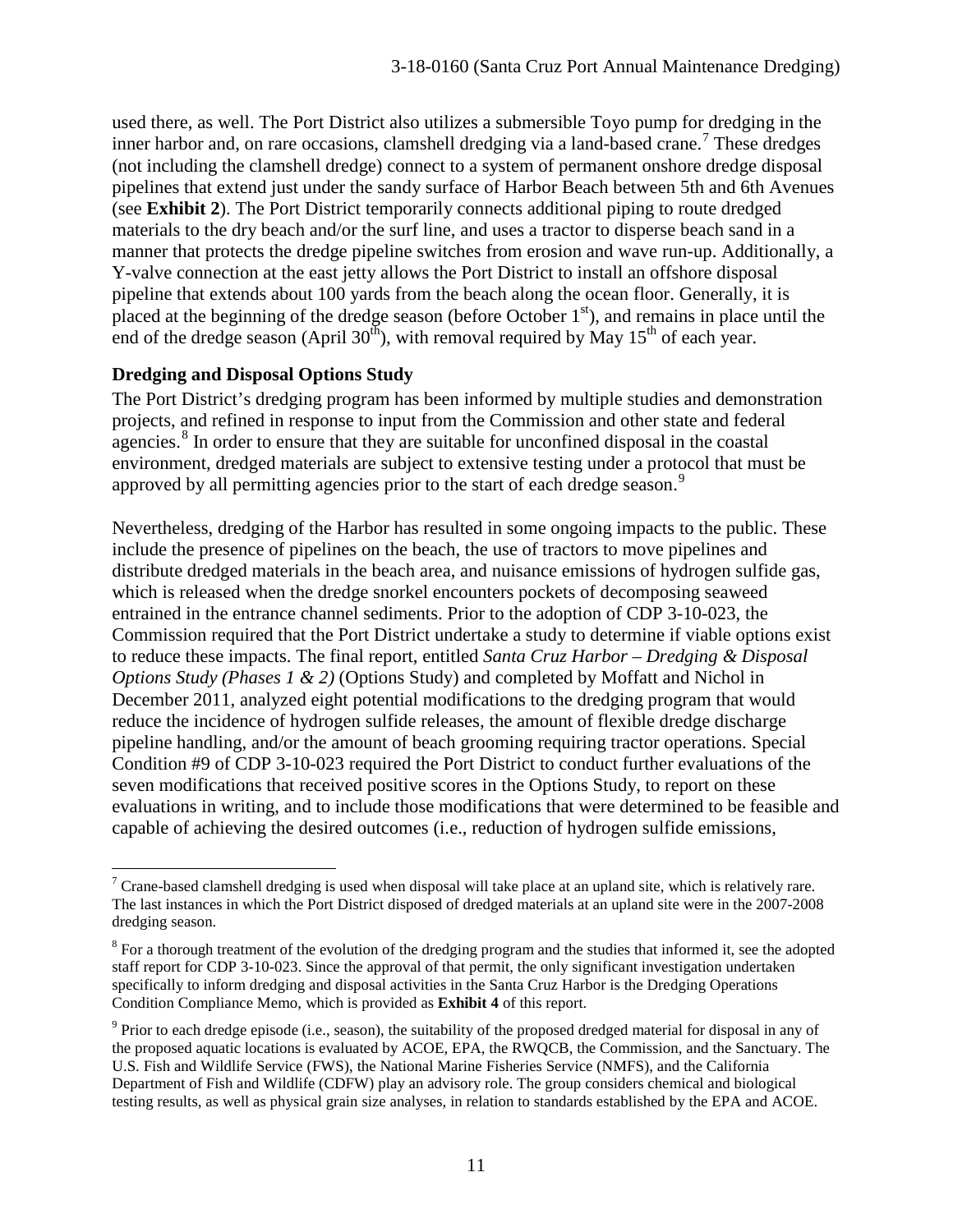pipeline handling, and/or beach grooming) as part of the project description in its application for renewal of the dredging and disposal permit.

As directed, the Port District submitted a written evaluation of the prospective dredging modifications with its application for the proposed project (**Exhibit 4**). Of the seven options the Port District was required to analyze, five were ruled out, in most cases because implementing various "degassing" technologies would require placement of additional infrastructure on Harbor Beach, impacting visual resources and public access.<sup>10</sup> However, the Port District adopted the two remaining options, and either tested or implemented four additional strategies not required or identified in the original report. The Port District operates a new, \$4.8 million dredge (named *Twin Lakes*) equipped with a degassing eductor, which strips hydrogen sulfide and releases it underwater, neutralizing the odor.<sup>[11](#page-11-1)</sup> The new dredge has also changed the manner in which sediment is lifted from the channel floor to reduce the likelihood of continuous dredging from seaweed-rich areas. Finally, dredge crews now stop work for short periods of time when hydrogen sulfide levels threaten to exceed the thresholds that force a shutdown under Monterey Bay Unified Air Pollution Control District (Air District)<sup>[12](#page-11-2)</sup> protocols. This approach, known as Protocol Avoidance Measures (PAM), has been increasingly effective in reducing mandatory shutdowns and odor complaints since its implementation in the  $2012$ - $2013$  $2013$  dredge season.<sup>13</sup>

### **Proposed Project**

 $\overline{a}$ 

The Port District has requested a permit to continue the dredging program approved under CDP 3-18-023 for a ten-year term. As in the previous permit, dredging from the inner harbor would be subject to annual limits linked to sand content and disposal method, as well as daily limits on disposal of silts and clay (see **Special Condition 1**). Work in the entrance channel would again be subject to a cap on the total volume of sediment dredged over the life of the permit, in this case twice the amount allowed under the five-year permit, or 2,560,000 cy total over the ten-year life of the permit. All restrictions on the time of day, days of the week, and months of the year

<span id="page-11-0"></span> $10$  Potential modifications eliminated from consideration by the Port District included (1) a seawater spray system, which mixes seawater with the dredged slurry at the discharge point; (2) a poor boy degasser, which uses a series of baffles installed in cylindrical tower on shore to remove hydrogen sulfide gas from the dredge slurry before it is deposited on the beach or in the surf zone; (3) a degasser booster pump, which is similar to the poor boy degasser but uses different shore-based technology to separate hydrogen sulfide gas from the slurry; (4) pre-dredge plowing or jetting, which is intended to dislodge entrained seaweed and associated hydrogen sulfide gas from the seafloor prior to dredging; and (5) an improved offshore pipeline. All are described in detail in **Exhibit 4**. Modifications 1-3 and 5 would require installation of additional infrastructure on or near the beach (for example, a device that produces seawater mist and sprays it in proximity to beachgoers; a trestle in the surf zone), posing a nuisance to beachgoers and/or degrading the visual character of the area. Modification 4 would have been difficult to test and posed risks to the dredge and its crew, as the dredge head can become lodged on organic debris (e.g., submerged logs) while plowing.

<span id="page-11-1"></span> $11$  The degassing eductor was one of the two remaining, positive-scoring modifications identified by the Options Study, and it was originally installed on the older *Seabright* dredge. In addition to being generally cleaner in terms of diesel emissions, the new *Twin Lakes* dredge was designed for use with the degassing eductor, which has improved the eductor's performance.

<span id="page-11-2"></span> $12$  The Air District is now doing business as the Monterey Bay Air Resources District (MBARD), however its legal name remains Monterey Bay Unified Air Pollution Control District.

<span id="page-11-3"></span><sup>&</sup>lt;sup>13</sup> PAM also indirectly reduces the need for tractor operations by eliminating the need to reposition pipeline following a protocol shutdown.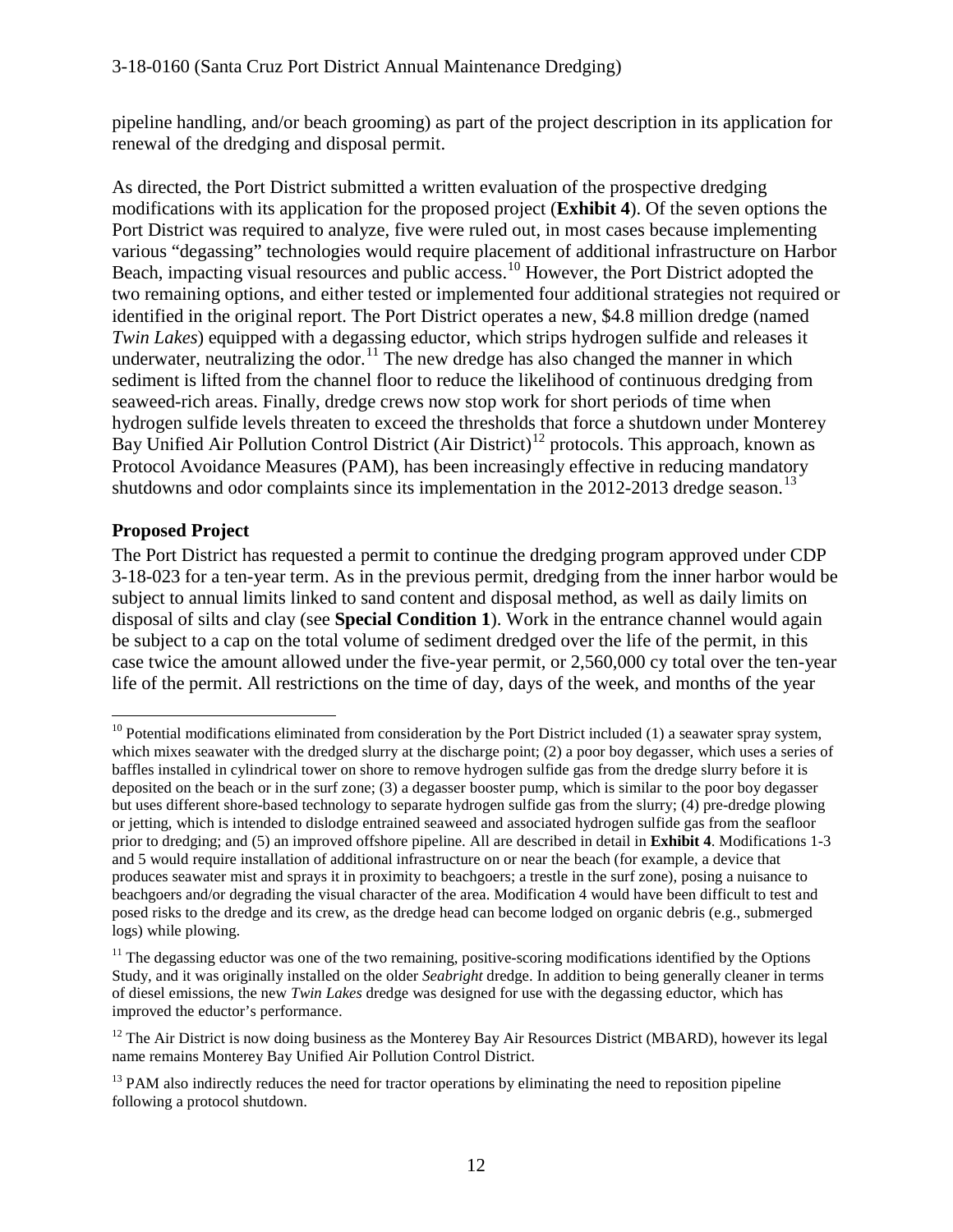during which dredging may occur would remain the same (see **Special Condition 2**). Aside from the extended term of the permit, the Port District has proposed no changes to the dredging program.

Additionally, the Port District has requested authorization of two emergency CDPs (ECDPs) issued under previous permits. ECDPs 3-12-016-G and G-3-16-0040 extended the 2011-2012 and 2015-2016 dredge seasons into the month of May.<sup>[14](#page-12-0)</sup> In those years, storm, wave, and other conditions produced shoaling and breaking waves at the Harbor mouth that persisted late in the dredge season, creating a hazard to life and property and threatening critical Harbor infrastructure, including the fuel pier and pipelines. The extensions allowed the Port District to maintain the entrance channel and prevent damage to the fueling apparatus that might otherwise have resulted in spillage of gasoline and diesel into Harbor waters.

### **B. STANDARD OF REVIEW**

The Harbor is located within the Commission's original jurisdiction, as are the beach and nearshore area where the Port District disposes of dredged materials. Thus, the standard of review for the proposed project is the Coastal Act.

## **C. LAND USE PRIORITIES**

The Santa Cruz Harbor accommodates a number of coastal-related and coastal-dependant activities including commercial fishing and recreational boating. The proposed project includes maintenance dredging to remove accumulated sediment from the boat berthing areas and navigational channels. Coastal-dependent and coastal-related developments are among the highest priority Coastal Act uses.

The Coastal Act defines coastal-dependent and coastal-related as follows:

*Section 30101. "Coastal-dependent development or use" means any development or use which requires a site on, or adjacent to, the sea to be able to function at all.* 

*Section 30101.3. "Coastal-related development" means any use that is dependent on a coastal-dependent development or use.*

**Coastal Act Section 30001.5** states, in relevant part:

*30001.5. The Legislature further finds and declares that the basic goals of the state for the coastal zone are to:* 

*(a) Protect, maintain, and where feasible, enhance and restore the overall quality of the* 

<span id="page-12-0"></span> $\overline{a}$ <sup>14</sup> ECDP 3-12-016-G extended the dredging season to May 11<sup>th</sup>, 2012, while ECDP G-3-16-0040 allowed dredging to continue to May  $31^{st}$ , 2016. An extension of the dredging season was also granted in April 2017; however this was for a shorter period of time (two weeks) and therefore could be granted by the Executive Director under the discretion provided in Special Condition 2 of CDP 3-10-023. ECDP 3-12-016-G was submitted during the term of the previous five-year permit, CDP 3-05-065, for which the condition language did not provide the Executive Director with the same discretion to allow shorter extensions. .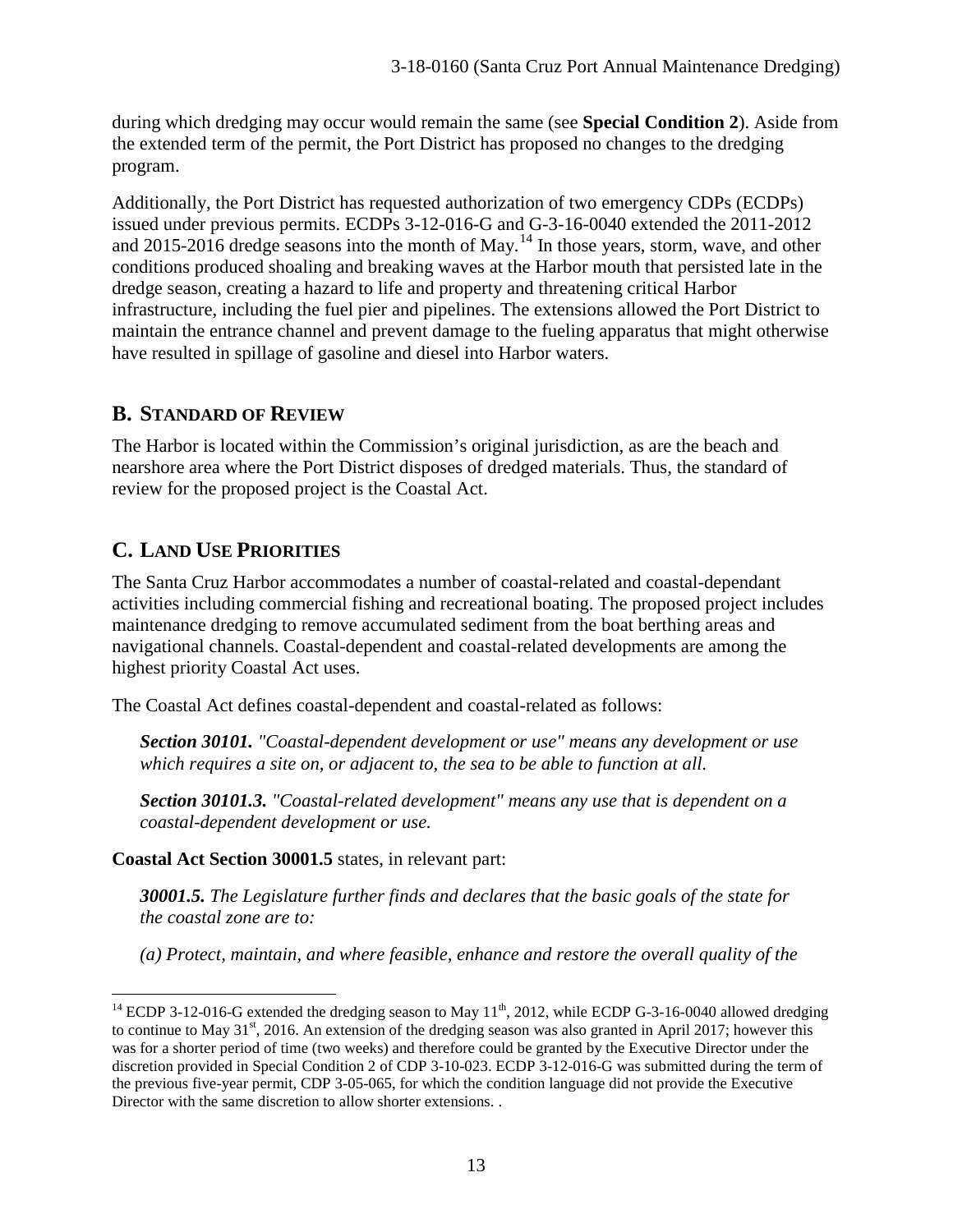*coastal zone environment and its natural and artificial resources….* 

*(c) Maximize public access to and along the coast and maximize public recreational opportunities in the coastal zone consistent with sound resources conservation principles and constitutionally protected rights of private property owners.* 

*(d) Assure priority for coastal-dependent and coastal-related development over other development on the coast…* 

#### **Coastal Act Sections 30234, 30234.5** and **30255** also provide:

*30234. Facilities serving the commercial fishing and recreational boating industries shall be protected and, where feasible, upgraded. Existing commercial fishing and recreational boating harbor space shall not be reduced unless the demand for those facilities no longer exists or adequate substitute space has been provided. Proposed recreational boating facilities shall, where feasible, be designed and located in such a fashion as not to interfere with the needs of the commercial fishing industry.* 

*30234.5. The economic, commercial, and recreational importance of fishing activities shall be recognized and protected.* 

*30255. Coastal-dependent developments shall have priority over other developments on or near the shoreline. Except as provided elsewhere in this division, coastal-dependent developments shall not be sited in a wetland. When appropriate, coastal-related developments should be accommodated within reasonable proximity to the coastaldependent uses they support.* 

The Santa Cruz Harbor is one of only six harbors located along the Central Coast, and is the primary recreational port in Monterey Bay. Proposed dredging areas in the Harbor include areas where sediment deposition routinely reduces depths in and around navigational channels and berthing areas. During extreme depositional events, vessels must time their maneuvers in and out of the Harbor with the tides. Maneuvering within the Harbor has also at times proved difficult during low tides, when many vessels rest on the muddy bottom sediments. While efforts have been made to reduce sediment inputs from the Arana Creek watershed, with some notable successes.<sup>15</sup> continued sediment inflows from the creek and littoral drift are natural, expected, and inevitable. If no action is taken, these processes will result in severe impairment of Harbor capacity and risk to vessels. The only alternatives to continued dredging on the current scale namely, a reengineered jetty and an upcoast sand trap — have been analyzed by the Port District and found to be infeasible and/or to have significant downsides—including, in each case, the fact

<span id="page-13-0"></span> $\overline{a}$ <sup>15</sup> The Port District is one of several public entities involved with the Arana Gulch Watershed Alliance (AGWA), which works to secure funding for watershed remediation and enhancement projects in Arana Gulch. In 2002, with funds from CDFW and the Coastal Conservancy, AGWA and the Resource Conservation District (RCD) commissioned the Arana Gulch Watershed Enhancement Plan, one of the goals of which was to reduce erosion and sedimentation in the watershed. The Plan included an assessment of current sediment and salmonid fisheries conditions and recommended a series of restoration projects to repair individual sites or constraints in the watershed. A number of projects were implemented, reducing the amount of sediment that makes its way into the creek system and ultimately the north harbor by an estimated 1,800 cy/year. Additionally, prior to completion of the Plan, the RCD oversaw the completion of a number of other projects that reduced the amount of sediment entering the creek by about 600 cy/year.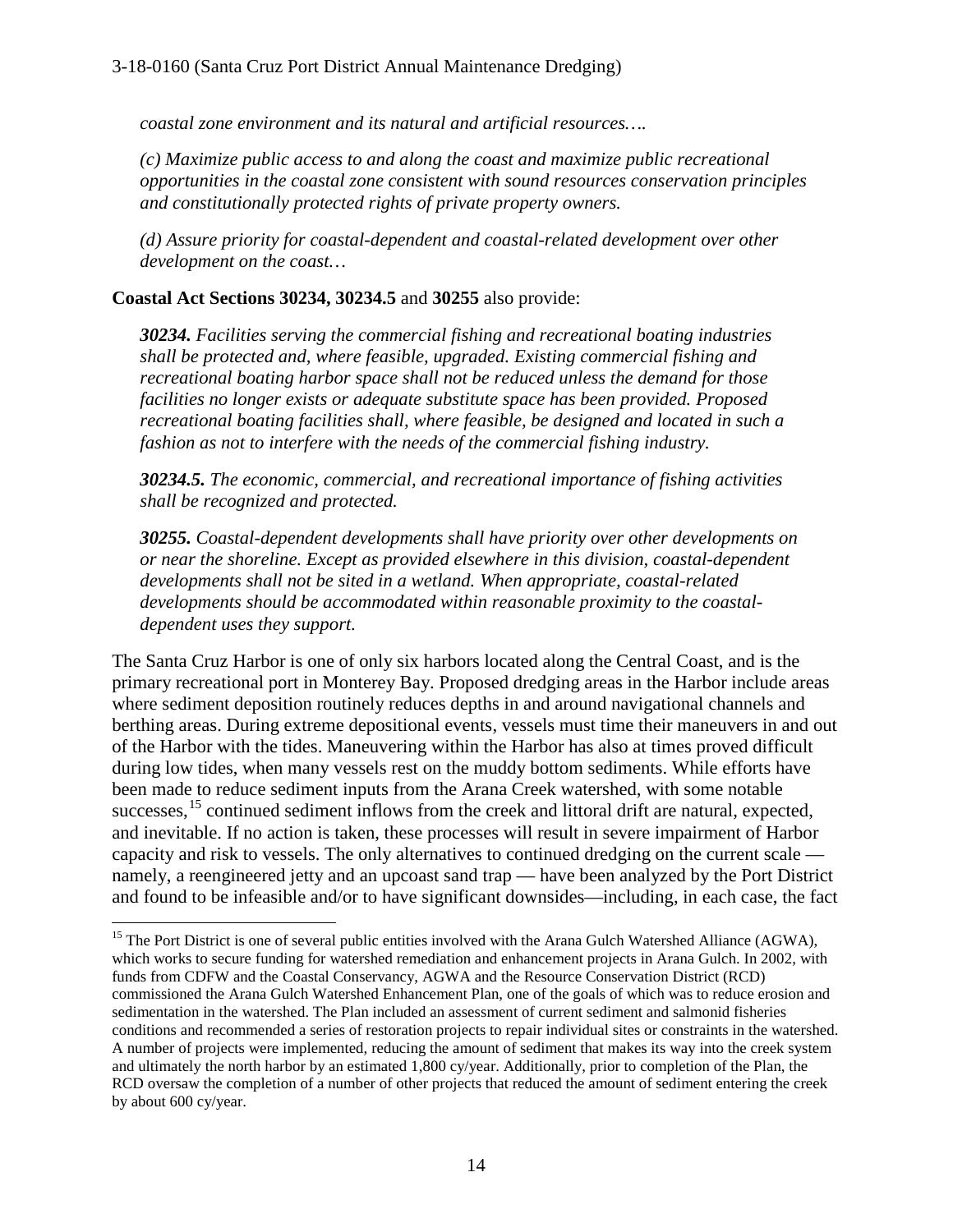that at least some (and possibly extensive) maintenance dredging would still be required.<sup>[16](#page-14-0)</sup>

Section 30234 of the Coastal Act provides that facilities serving the commercial fishing and recreational boating industries shall be protected and, where feasible, upgraded. Section 30234.5 states that the economic, commercial, and recreational importance of fishing activities shall be recognized and protected. Commercial and recreational boating and fishing are coastaldependent priority uses that cannot function without sufficient Harbor depths. Hence, the maintenance of adequate berthing and navigational depths in the Harbor is essential, as is the temporary installation of the offshore dredge disposal pipeline and the beach/surf line pipeline, which allow the Port District to maintain necessary depths.

The proposed dredging activities are thus integral to the continuation of coastal-dependent uses in the Harbor. By extension, they are prioritized under the Coastal Act. Accordingly, the proposed project is consistent with the land use priorities of the Coastal Act.

# **D. AIR QUALITY**

 $\overline{a}$ 

Section 30253(3) of the Coastal Act states:

*30253. New development shall:* 

*(3) Be consistent with requirements imposed by an air pollution control district or the State Air Resources Control Board as to each particular development.* 

Hydrogen sulfide is a colorless, flammable gas which at low concentrations smells like rotten eggs. The gas is produced in nature primarily during the decomposition of dead plant and animal matter by anaerobic sulfur bacteria. Because it is heavier than air, hydrogen sulfide can accumulate in low-lying areas and in enclosed spaces. In entrance channel sediments, hydrogen sulfide is produced by decaying seaweed. When sandy entrance channel material is placed onto the beach or into the surf zone for beach replenishment, the gas is released. Some entrance channel sediments contain low concentrations of seaweeds and thus produce little or no hydrogen sulfide odor when placed into the beach zone; other entrance channel sediments may contain high concentrations of seaweeds, resulting in the release of higher amounts of hydrogen sulfide during dredging operations.

The odor of hydrogen sulfide has been a major challenge for the Harbor. In past years, some beach users and Harbor neighbors have said it was overwhelming. Common complaints included nose and throat irritation, cough, and signs of inflammation. Nausea had also been reported in some cases. The California state ambient air quality standard for hydrogen sulfide is 30 parts per billion (ppb) averaged over an hour (i.e., the average of a number of readings taken over an hourlong period must not exceed 30 ppb). Although high levels of hydrogen sulfide can be irritating

<span id="page-14-0"></span><sup>&</sup>lt;sup>16</sup> Both the upcoast sand trap and extended jetty alternatives were analyzed in the 2011 Options Study. The former received low ratings primarily because it was not clear that sediment dredged from the trap area, which would be disposed of in an offshore location about a mile east of the trap, would provide any nourishment to Harbor and Twin Lakes Beaches. Annual dredging and the associated expenses would still be required (only the location would change), and nuisance-level hydrogen sulfide emissions might continue to occur, but without the public access and recreation opportunities and infrastructure protection provided by the existing broad beaches. Extending the jetty was also not expected to eliminate the need for maintenance dredging.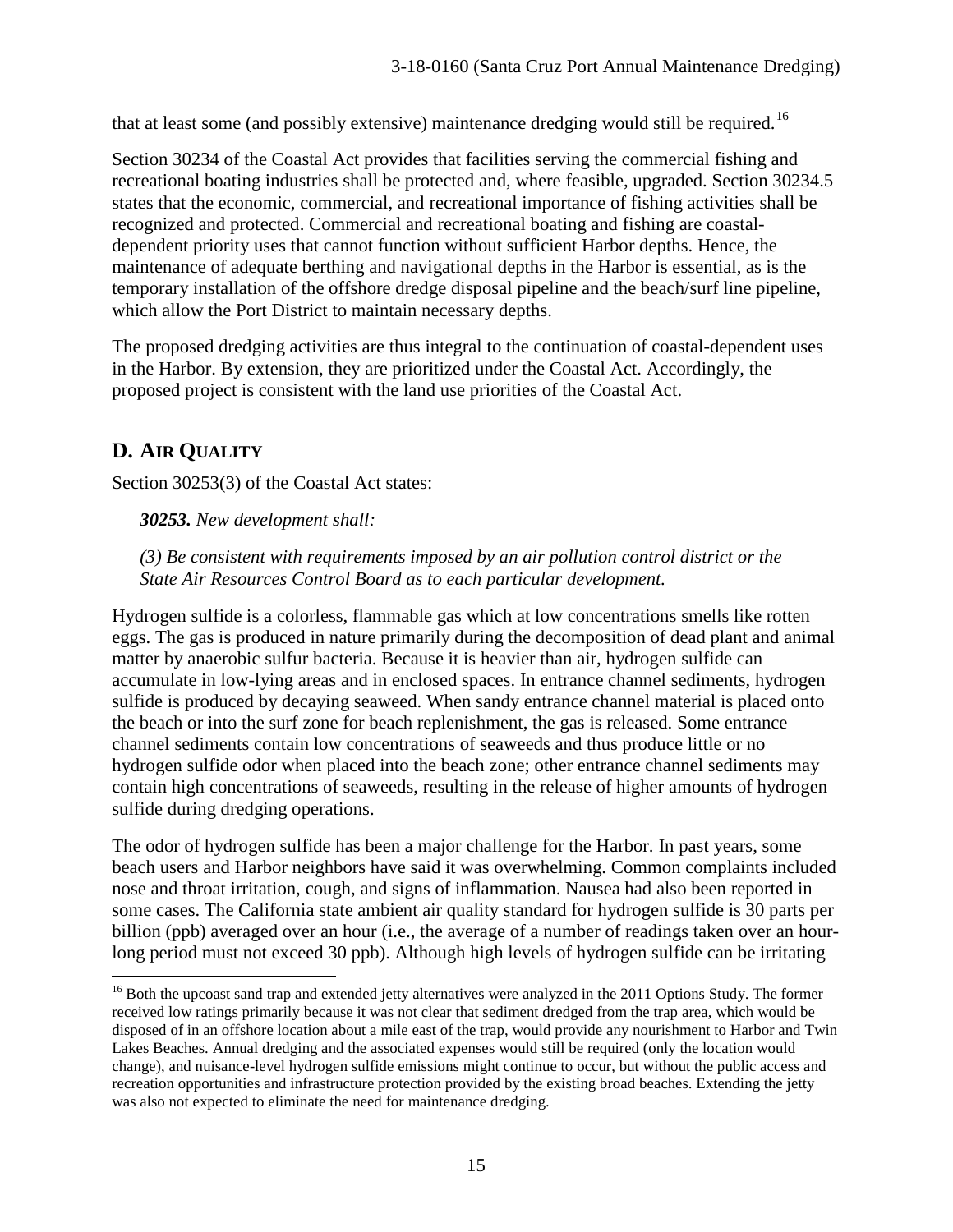#### 3-18-0160 (Santa Cruz Port District Annual Maintenance Dredging)

and cause a variety of health effects, irritation and respiratory effects are not expected to occur below 30 ppb.

The offshore disposal pipeline now in use by the Port District was originally installed to mitigate odors associated with dredging operations. When hydrogen sulfide is released in water, the gas dissolves and no odor is released. Continuous use of the offshore pipeline was not feasible, however,  $^{17}$  $^{17}$  $^{17}$  and, in the past, public complaints continued along with beach and nearshore disposal. In 2003, the Air District responded by developing a protocol for limiting hydrogen sulfide emissions at the Harbor.<sup>[18](#page-15-1)</sup> The protocol was later amended to include triggers for mandatory shutdowns of dredging and beach disposal, among other control measures (**Exhibit 5**).

As discussed above, the Port District also investigated and adopted two modifications identified in the Options Study to further reduce nuisance level hydrogen sulfide odors. First, it installed a degassing eductor on the dredge to strip hydrogen sulfide from sediments before they are deposited on the beach or in the surf zone. Second, it changed the manner in which the dredge snorkel is positioned and repositioned on the channel floor to reduce the likelihood of continuous dredging from seaweed-rich areas.[19](#page-15-2) The Port District also replaced its *Seabright* dredge with a new \$4.8 million dredge, the *Twin Lakes*. In addition to being generally cleaner than the *Seabright* in terms of diesel emissions, the *Twin Lakes* was designed and built for use with the degassing eductor, and the device's efficacy improved when it was deployed on the new dredge. The Port District also developed Protocol Avoidance Measures (PAM) to avoid exceeding hydrogen sulfide thresholds that trigger a forced shutdown under the Air District protocols. PAM has been increasingly effective in reducing mandatory shutdowns and odor complaints since its implementation in the [20](#page-15-3)12-2013 dredge season.<sup>20</sup>

In sum, the Air District's hydrogen sulfide protocol requirements, along with additional measures implemented by the Port District, have reduced air quality impacts from dredging. In the event that the hydrogen sulfide protocol is further amended during the term of this permit, **Special Condition 3** requires the Port District to submit the amended protocol to the Executive Director for review and approval. With this condition, the proposed project is consistent with Coastal Act Section 30253(3), which requires that the proposed dredging project be consistent

<span id="page-15-0"></span> $\overline{a}$  $17$  The offshore pipeline has at times been plugged by sand effluent; in other cases the disposal point has become perennially shallow, resulting in shoaling that encroaches into the federal navigation channel and causes dredged material to reenter the entrance channel after disposal. Correcting problems with the offshore pipeline often requires work in dangerous conditions, rendering continuous use of this disposal method infeasible

<span id="page-15-1"></span><sup>&</sup>lt;sup>18</sup> The protocol originally required use of a hydrogen sulfide monitor during periods of onshore winds, a wind instrument to gauge wind direction, conspicuous signage to advise the public of the dredge disposal operation and to warn of the possibility of associated odors, and maintenance of a detailed log of all odor complaints received from the public.

<span id="page-15-2"></span> $19$  This change is adapted from the "cutter head sweep" modification identified in the Options Study. Cutter heads are typically used for sweep dredging, however they are not suitable for use in the Harbor entrance channel. The snorkel head used by the Port District was designed for Harbor conditions, and it cannot "sweep" in the manner that the cutter head can. However, it can be repositioned more frequently during dredging to achieve the intended effect of cutter head sweeping.

<span id="page-15-3"></span> $20$  PAM also indirectly reduces the need for tractor operations by eliminating the need to reposition pipeline following a protocol shutdown.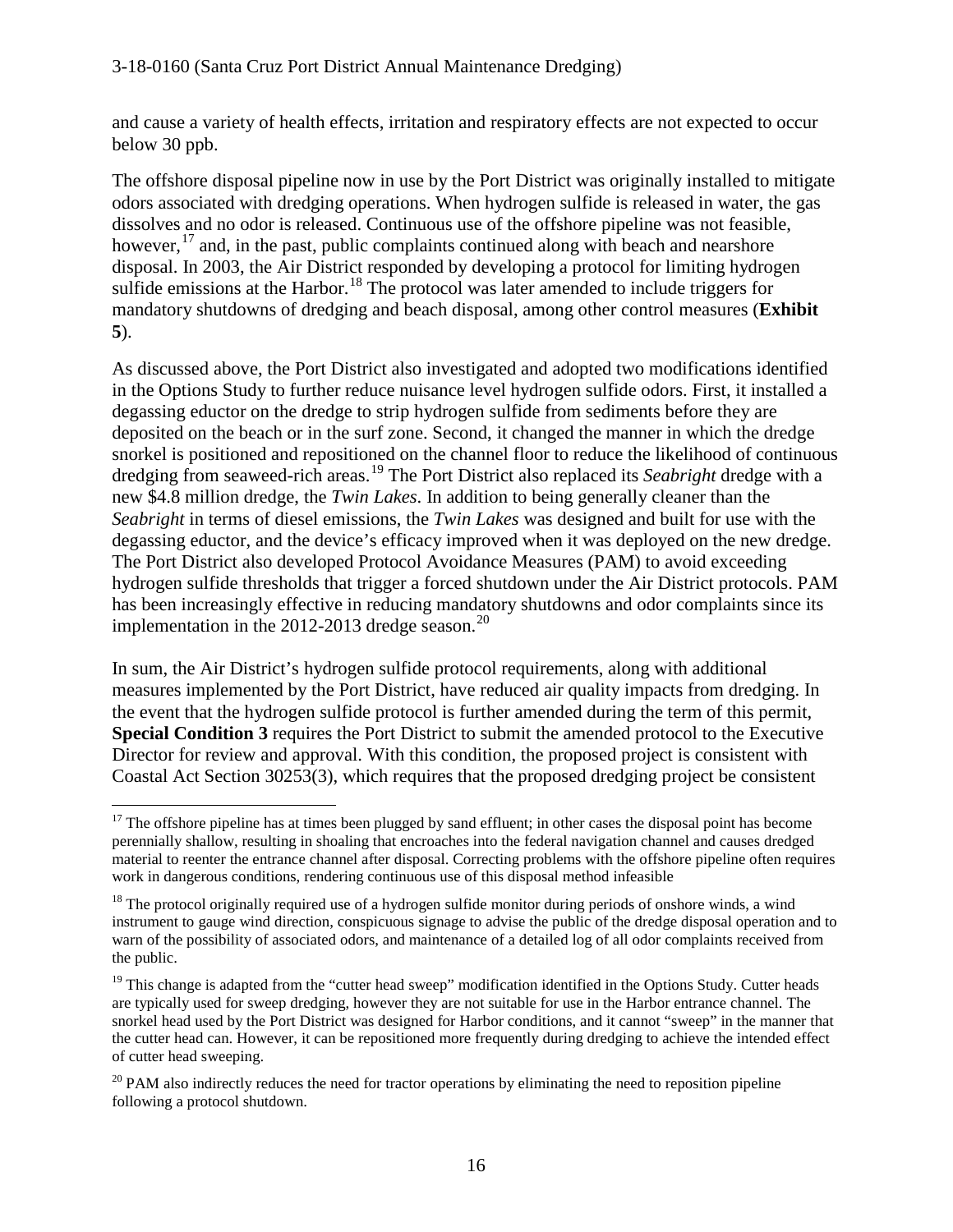with the requirements of the Air District and State Air Resources Board.

### **E. MARINE RESOURCES**

### **Appropriateness of Dredging**

Coastal Act Section 30233(a) allows for the dredging of harbor waters in order to maintain depths necessary for navigation where there is no feasible less environmentally damaging alternative, and where feasible mitigation measures have been provided to minimize adverse environmental effects:

*30233(a). The diking, filling, or dredging of open coastal waters, wetlands, estuaries, and*  lakes shall be permitted in accordance with other applicable provisions of this division, *where there is no feasible less environmentally damaging alternative, and where feasible mitigation measures have been provided to minimize adverse environmental effects, and shall be limited to the following: …. (2) Maintaining existing, or restoring previously dredged, depths in existing navigational channels, turning basins, vessel berthing and mooring areas, and boat launching ramps ….* 

The proposed project represents a comprehensive program of operations and maintenance activities designed to maintain and improve navigation channels and berthing areas for recreational boating and commercial fishing and is therefore an allowable use under Coastal Act Section 30233(a)(2). As discussed above, no feasible alternatives to ongoing dredging have been identified. Additionally, and as described in more detail below, the environmental impacts of the dredging program as conditioned are expected to be temporary and generally less than significant.

#### **Beach Replenishment**

Coastal Act Section 30233(b) specifies that dredge spoils suitable for beach replenishment should be transported for such purposes to appropriate beaches or into suitable longshore current systems, and requires that dredge spoils be disposed of in a manner that avoids significant disruption to habitats and water circulation:

*30233(b). Dredging and spoils disposal shall be planned and carried out to avoid significant disruption to marine and wildlife habitats and water circulation. Dredge spoils suitable for beach replenishment should be transported for such purposes to appropriate beaches or into suitable longshore current systems.…*

The proposed project will make large volumes of sandy sediments available for beach replenishment, either by way of the Santa Cruz Littoral Cell (for sediments disposed of through the offshore disposal pipeline) or via direct disposal on Harbor Beach and Twin Lakes State Beach. Studies in the Santa Cruz area have shown that the larger, sandy sediments travel in the littoral drift or are deposited on beaches, while fine clay and silt sediments are transported offshore to the continental shelf, where they are deposited along a midshelf mudbelt. Thus, the Commission anticipates that any sandy material present in the inner harbor sediment will become available for beach replenishment, while the remaining fine-grain material will be transported offshore. The project therefore is consistent with section 30233(b) of the Coastal Act.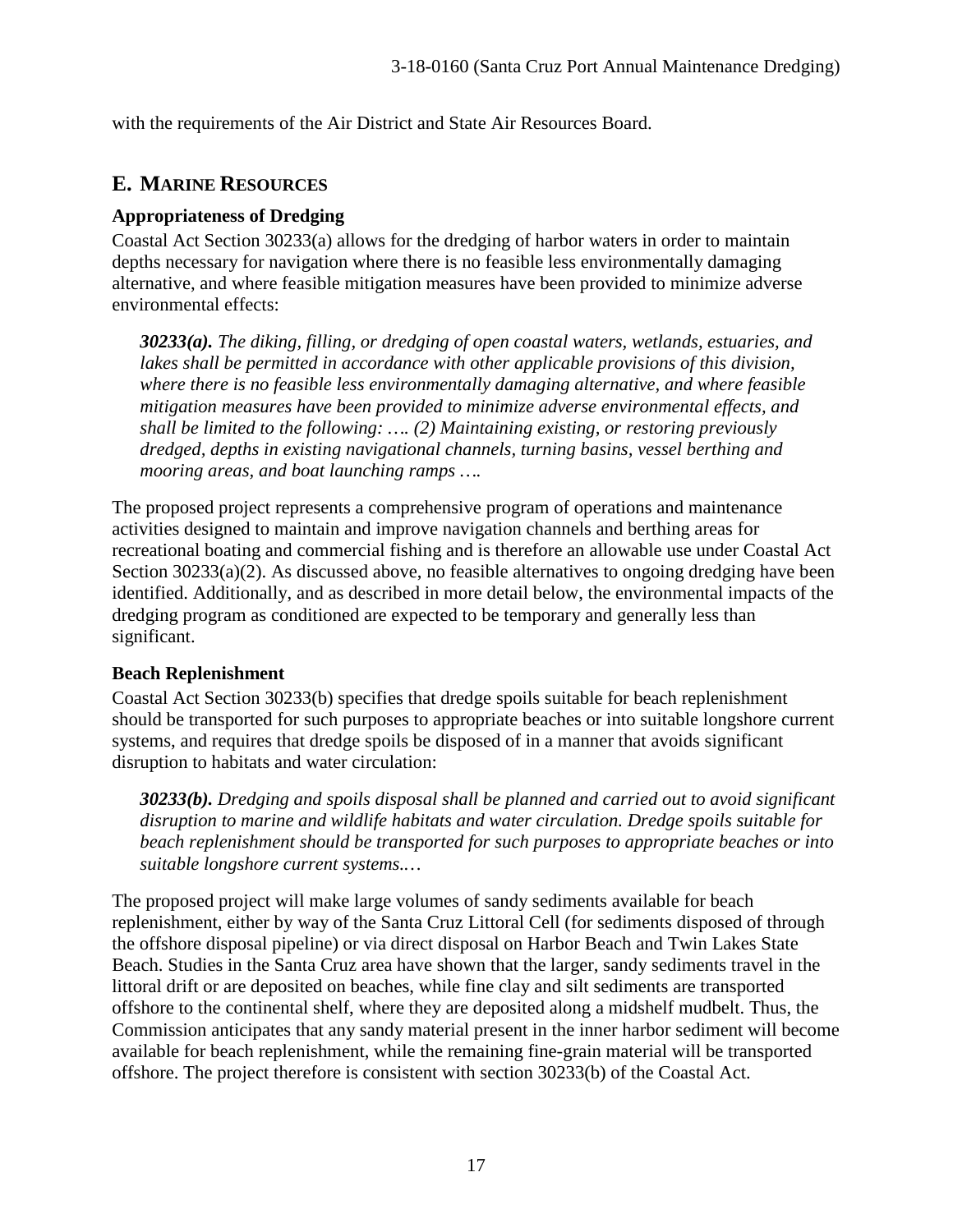### **Water Quality**

Coastal Act Section 30232 requires that development protect against the spillage of hazardous substances:

*30232. Protection against the spillage of crude oil, gas, petroleum products, or hazardous substances shall be provided in relation to any development or transportation of such materials. Effective containment and cleanup facilities and procedures shall be provided for accidental spills that do occur.* 

To date, prior to each dredge episode, the suitability of the proposed dredged material for disposal in any of the proposed aquatic locations has been evaluated by an interagency group consisting of representatives from ACOE, EPA, the RWQCB, the Commission, and the Sanctuary. Advisory to this interagency group are the U.S. Fish & Wildlife Service (FWS), the National Marine Fisheries Service (NMFS), and the California Department of Fish and Wildlife (CDFW). The group has considered chemical and biological testing results, as well as physical grain size analyses, in relation to standards established by the EPA and  $ACOE<sup>21</sup>$  $ACOE<sup>21</sup>$  $ACOE<sup>21</sup>$  After reviewing test results, the group then tries to reach a consensus opinion as to whether or not the proposed dredged material is suitable for aquatic disposal.

This process would continue under this CDP, as required under **Special Conditions 4 through 6**. **Special Condition 5** requires that testing of dredged material be done per the requirements of ACOE, EPA, and the RWQCB. **Special Conditions 4 and 6** specifically require that the Port District submit dredge plans for each dredging season, and provide evidence that ACOE, EPA, the RWQCB, and the Sanctuary reviewed and approved the dredging operations or that no such approval is required.

Some water quality impacts are expected from dredging and disposal, however these are not related to hazardous substances. Specifically, additional total suspended solids in the water column are expected to increase turbidity near the dredging and disposal sites. Increased turbidity in turn decreases dissolved oxygen levels in the water column, which could impact sea life (see "Biological Resources" section below). The pre-dredge ambient water quality condition is expected to return shortly after each dredging episode, however. This expectation is supported by the findings of three previous demonstration projects that measured turbidity before and after nearshore disposal of fine-grain sediments from the Harbor.<sup>[22](#page-17-1)</sup> The associated monitoring programs concluded that these projects resulted in no significant impacts to the marine environment. The Commission did not require additional monitoring for the disposal of fine-

<span id="page-17-0"></span> $\overline{a}$  $21$  Since chemical contaminants are much more likely to adhere to fine-grain sediments than larger sand grains, testing of sandy entrance channel sediments has generally occurred on a rotational basis. All inner harbor sediments proposed for unconfined aquatic disposal (either through the offshore pipeline or at a federal offshore disposal site known as SF-14 (and which the Port District has not used to date)) have and would continue to be subject to yearly physical and chemical testing, as well as periodic biological testing. The EPA and ACOE's testing standards are outlined in the 1998 publication "Evaluation of Dredged Material Proposed for Discharge in Waters of the U.S. – Testing Manual" (also known as the Inland Testing Manual or ITM).

<span id="page-17-1"></span> $22$  The demonstration projects were conducted in 2001, 2005, and 2009, and the adopted staff report for CDP 3-10-023 includes a summary of the results of each project (see pp. 26-27). Generally, the turbidity effect of dredging was found to be minor relative to natural sources (e.g., storm events; discharge from the San Lorenzo River), or no effect was detected.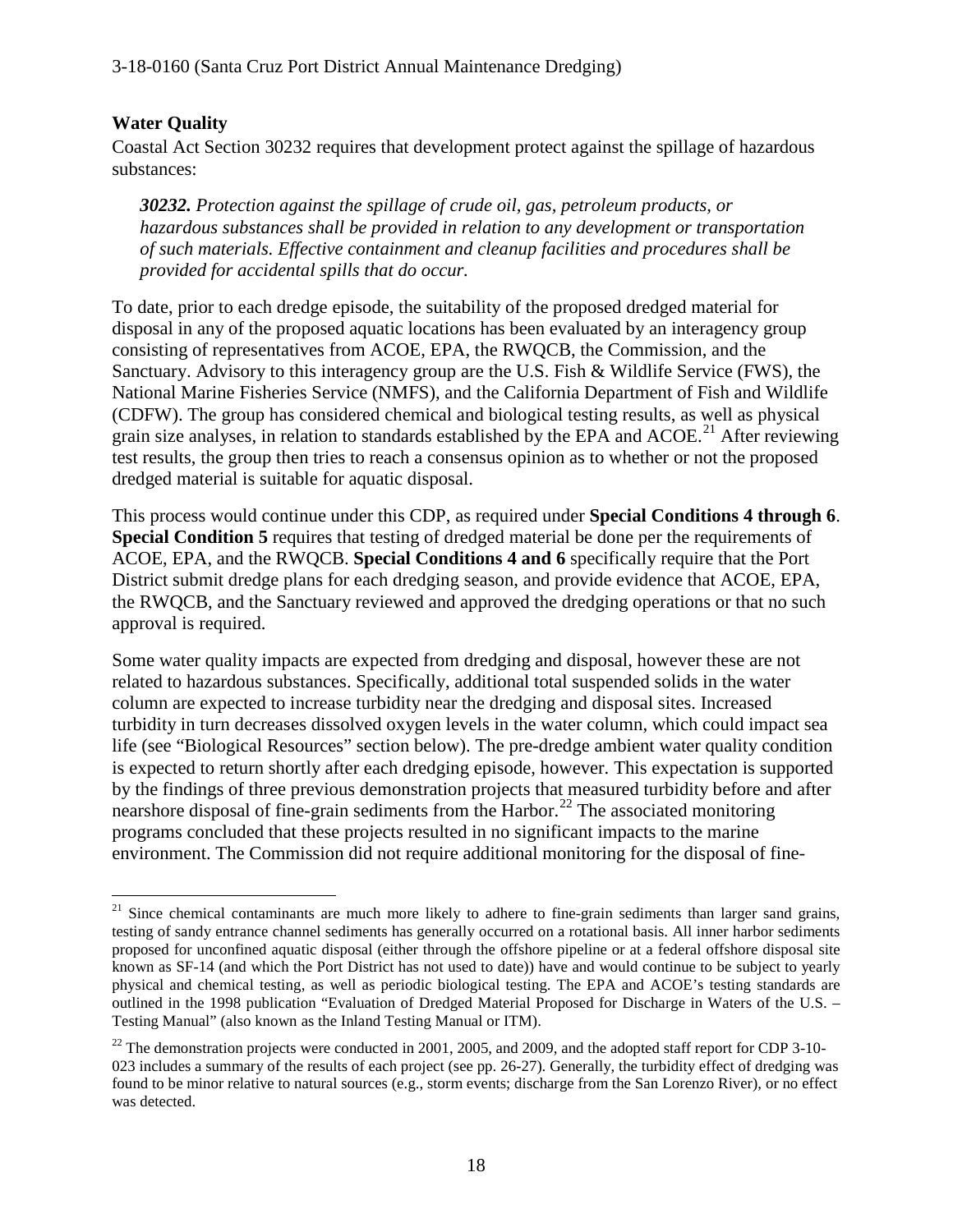grain material through the offshore pipeline in CDP 3-10-023 because the amount and rate of fine sediment disposal allowed by that permit (which would continue under the proposed project) was similar to what was released in demonstration projects in which monitoring did not identify significant adverse resource impacts. The effects of dredging on biological productivity and resources are discussed below in greater detail.

Therefore, as conditioned, the project includes measures to ensure that hazardous materials do not enter the waters of the Harbor or the nearshore environment. Thus the proposed project will be in conformance with Section 30232 of the Coastal Act.

### **Biological Resources**

Sections 30230 and 30231 of the Coastal Act protect biological resources and state:

*30230. Marine resources shall be maintained, enhanced, and where feasible, restored. Special protection shall be given to areas and species of special biological or economic significance. Uses of the marine environment shall be carried out in a manner that will sustain the biological productivity of coastal waters and that will maintain healthy populations of all species of marine organisms adequate for long-term commercial, recreational, scientific, and educational purposes.* 

*30231. The biological productivity and the quality of coastal waters, streams, wetlands, estuaries, and lakes appropriate to maintain optimum populations of marine organisms and for the protection of human health shall be maintained and, where feasible, restored through, among other means, minimizing adverse effects of waste water discharges and entrainment, controlling runoff, preventing depletion of ground water supplies and substantial interference with surface water flow, encouraging waste water reclamation, maintaining natural vegetation buffer areas that protect riparian habitats, and minimizing alteration of natural streams.*

The Santa Cruz Harbor is connected to the Sanctuary, which encompasses over 5,300 square miles of protected marine waters and includes a diverse complex of marine habitats including deep sea, open ocean, kelp forests, sandy beaches, rocky seashore, estuaries and sloughs. These habitats support a variety of marine life including more than 345 species of fish, 94 species of seabirds, 26 species of marine mammals, 450 species of algae and one of the world's most diverse invertebrate populations. Some marine mammals, fish and seabirds make use of the urban aquatic and terrestrial environments provided in the Harbor, as well. However, except for the coastal salt marsh and brackish marsh habitat areas of Arana Creek to the north, the Harbor is essentially devoid of the estuarine habitat that existed on the site prior to 1962. It is a manmade environment surrounded entirely by urban development.

Impacts to biological resources from dredging and disposal are anticipated to be similar to those associated with previously permitted dredging activities. The primary impact to biological resources resulting from dredging occurs through the disturbance, transport, and destruction of benthic organisms on and in the material to be dredged. However, re-colonization by these organisms would occur over time. While, dredged material disposal may induce turbidity and cause lower dissolved oxygen levels, which may cause stress on planktonic larvae and filter feeder organisms (e.g., worms and shellfish), such stress would be temporary. Only entrance channel material that is greater than 80% sand would be eligible for disposal onto the beach or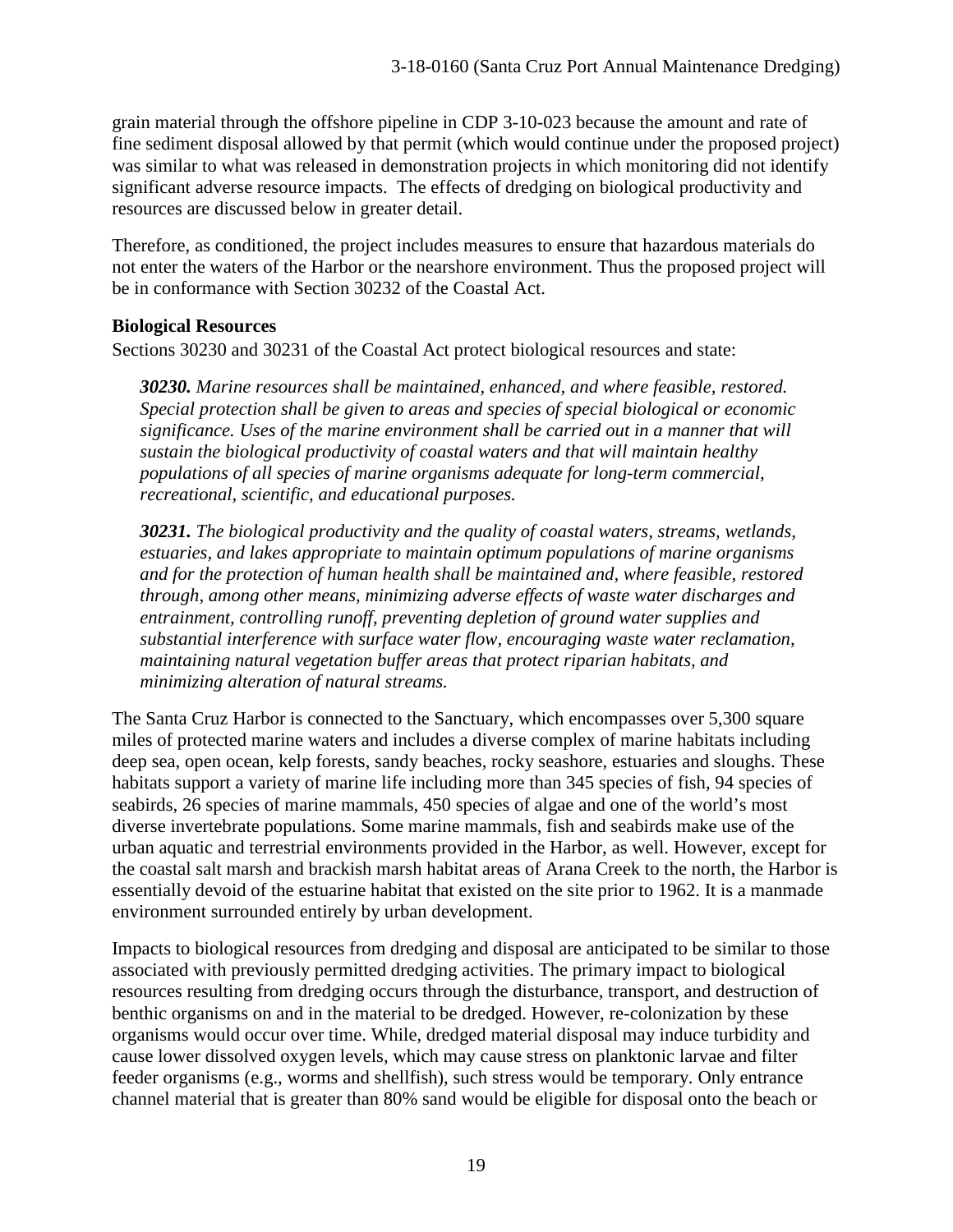into the surf zone, so impacts to the organisms that inhabit the interstitial spaces between sand grains from fine particles would be minimal.

The removal of sediment from dredge areas could have short-term, adverse impacts on fish and fish habitats by temporarily increasing the total suspended sediments in the water column and possibly decreasing dissolved oxygen levels during dredge operations. However, as proposed, dredging will be conducted using a hydraulic dredge, which removes and transports dredged material as liquid slurry, thereby minimizing disturbance and re-suspension of sediments at the dredge site. **Special Condition 2** places timing limitations on dredge activities in the inner harbor to avoid impacts to salmonids, consistent with the requirements of NMFS. These measures will minimize adverse environmental impacts to marine and wildlife habitats and water circulation during dredging, consistent with Coastal Act requirements.  $^{23}$  $^{23}$  $^{23}$ 

Kelp beds occur less than 1 kilometer east of the nearshore disposal site off of Blacks Point, within the path of transported sediment. Due to the concern that the disposal of dredged silt and clay sediment may negatively affect kelp beds and at the request of NMFS, the Port District previously conducted a three-year baseline study of the kelp forests in the dredge disposal area.<sup>[24](#page-19-1)</sup> Scuba surveys conducted annually 2008-10 showed no significant decrease in abundance or density among control and impact sites, and a Commission staff ecologist concurred with ACOE prior to the approval of CDP 3-10-023 that further monitoring was not warranted. The permit was therefore not conditioned to require additional kelp studies.

As part of a demonstration dredging project conducted in early 2005, the RWQCB required the Port District to conduct a study on the sand crab, *Emerita analoga,* to determine if dredging and disposal of fine-grain inner harbor sediments into the nearshore environment would result in cumulative effects to this species; however no impacts were found*.* 

In summary, the Port District and various permitting agencies have thoroughly investigated impacts to biological resources from dredging, and the effects of the proposed program are expected to be similar to those associated with previously permitted annual and demonstration dredging episodes. Thus, the proposed project, as conditioned, is consistent with Sections 30230 and 30231 of the Coastal Act regarding protection of species of special importance and maintenance of the biological productivity of coastal waters.

#### **Public Access/Recreation**

Coastal Act Section 30604(c) requires that every coastal development permit issued for new development between the nearest public road and the sea "shall include a specific finding that the development is in conformity with the public access and recreation policies of [Coastal Act] Chapter 3." The proposed project is located seaward of the first through public road.

Coastal Act Sections 30210 through 30214, as well as Sections 30221 and 30224, specifically

<span id="page-19-0"></span> $\overline{a}$  $23$  For detailed discussion of potential impacts to special status fish occurring or known to have occurred historically in the project area, see the adopted staff report for CDP 3-10-023, pp. 29-30. Generally, these species are either not thought to be present in the areas affected by the dredge program, or NMFS has concluded that dredging methods and timing will minimize impacts to a less than significant level.

<span id="page-19-1"></span><sup>24</sup> *Santa Cruz Port District Kelp Monitoring, Habitat Assessment and Aerial Photography Analysis Final Report 2008-10* by Sandoval and Associates Consulting Services, LLC. January 24, 2011.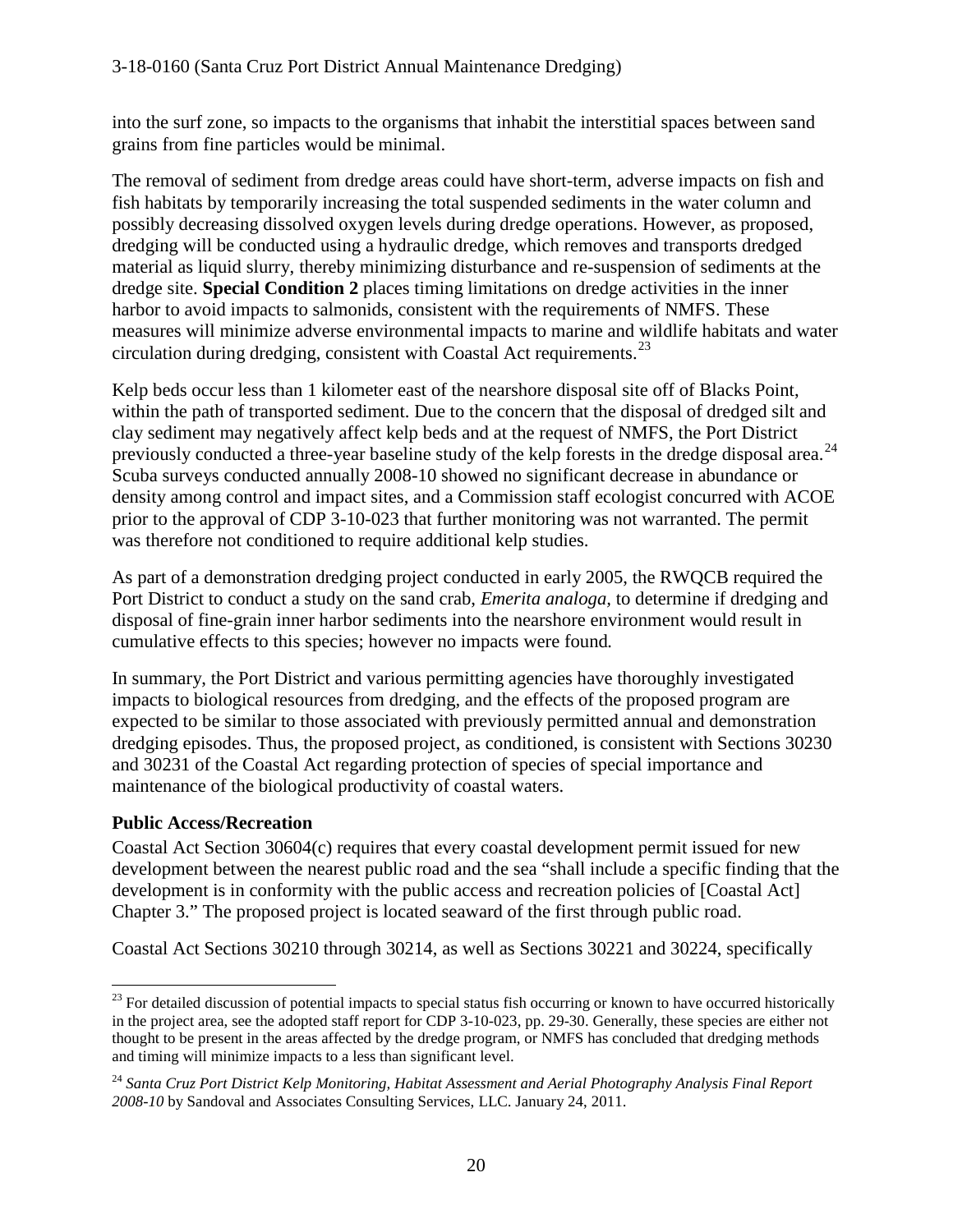protect public access and recreation. In particular:

*30210. In carrying out the requirement of Section 4 of Article X of the California Constitution, maximum access, which shall be conspicuously posted, and recreational opportunities shall be provided for all the people consistent with public safety needs and the need to protect public rights, rights of private property owners, and natural resource areas from overuse.* 

*30211. Development shall not interfere with the public's right of access to the sea where acquired through use or legislative authorization, including, but not limited to, the use of dry sand and rocky coastal beaches to the first line of terrestrial vegetation.* 

*30212(a). Public access from the nearest public roadway to the shoreline and along the coast shall be provided in new development projects….*

*30213. Lower cost visitor and recreational facilities shall be protected, encouraged, and, where feasible, provided. Developments providing public recreational opportunities are preferred.*

*30214(a). The public access policies of this article shall be implemented in a manner that takes into account the need to regulate the time, place, and manner of public access depending on the facts and circumstances in each case….* 

*30221. Oceanfront land suitable for recreational use shall be protected for recreational use and development unless present and foreseeable future demand for public or commercial recreational activities that could be accommodated on the property is already adequately provided for in the area.* 

*30224. Increased recreational boating use of coastal waters shall be encouraged, in accordance with this division, [...] providing harbors of refuge, and by providing for new boating facilities in natural harbors, new protected water areas, and in areas dredged from dry land.* 

In addition, Coastal Act Section 30240(b) requires that development not interfere with recreational areas:

*30240(b). Development in areas adjacent to environmentally sensitive habitat areas and parks and recreation areas shall be sited and designed to prevent impacts which would significantly degrade those areas, and shall be compatible with the continuance of those habitat and recreation areas.* 

The Coastal Act requires public recreational access opportunities to be maximized, including lower cost visitor facilities and water-oriented activities (like recreational boating), and protects areas near and at the shoreline for this purpose. The Harbor provides public access and recreational opportunities of regional and statewide significance. These include boat launching, berthing for commercial vessels and recreational boats, boat repair areas, marine-related retail/commercial businesses, sailing programs, yacht club and boat sales. The proposed dredging project will strongly benefit public access and recreation by maintaining adequate water depths in the harbor's navigation channels. In addition, the vast majority of the dredged material will be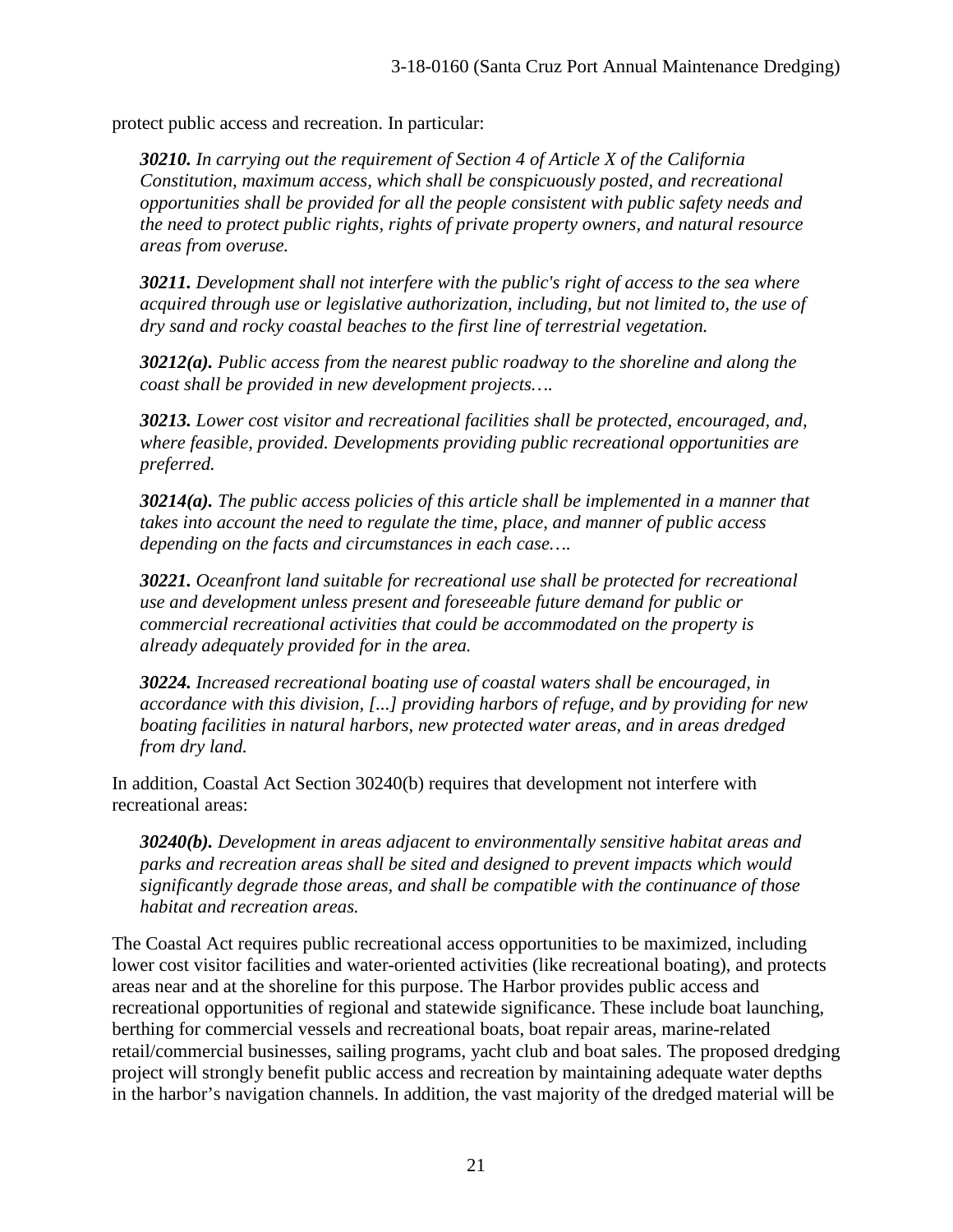#### 3-18-0160 (Santa Cruz Port District Annual Maintenance Dredging)

composed of sand, which will become available for beach replenishment.

The dredge season is limited to primarily the fall and winter months of the year, not including weekends<sup>[25](#page-21-0)</sup> (see **Special Condition 2**). Thus, there are no public access impacts from dredging and disposal activities during the peak visitor times of the year (i.e. Memorial Day through Labor Day or on weekends during the dredge season). The beach remains open to the public during the entire dredge season.

As discussed above, dredging and disposal of entrance channel sediments onto the dry beach and into the surf zone do cause some adverse impacts to public access. First, the 16-inch-diameter above-ground pipeline used to transport suitable dredge spoils to the dry beach zone or the surf zone at times creates a modest impediment to pedestrian travel along or to Harbor Beach/Twin Lakes State Beach. In order to minimize the impacts of the pipeline on public access, **Special Condition 7** requires that, when not in use during the dredging season, the flexible pipeline will be pulled away from the surf line and placed at the base of the small bluff fronting East Cliff Drive.

Secondly, sandy entrance channel dredged material that is disposed of directly on the dry beach or in the surf zone can also create temporary impacts to beachgoers. These sediments are pumped from the pipeline as a liquid mixture of water and insoluble sand material, creating a zone of slurry on the beach or in the surf zone that renders those areas temporarily unusable by the public. When disposing of dredged materials directly on the beach, the Port District cuts a channel in the sand with the use of a tractor to drain the water off the slurry into the ocean, and the disposal area typically returns to a dry and sandy state by the following day. Dredge disposal into the surf zone or through the offshore pipeline causes a temporary disturbance to swimmers or surfers, but again the impacts are temporary: Since most of the dredging takes place in the fall and winter months, high energy ocean conditions quickly disperse the sediments. At times the dredged materials form a sandbar that attracts surfers, providing enhanced recreational access.

Thirdly, the Port District operates a tractor on the beach to position the discharge pipeline on the beach and in the surf zone, and to distribute dredged material in a manner that matches natural beach contours. The tractors temporarily disrupt coastal access for pedestrians, swimmers, and surfers, and prompt noise-related complaints. To mitigate these impacts, the Port District's Dredging Operations Manual (see **Exhibit 3**) includes precautions for and restrictions on tractor use, including limiting use of the tractor in the wet zone to a maximum depth of 1½ feet of water,  $^{26}$  $^{26}$  $^{26}$  and restricting beach contouring operations to the minimum necessary. A "spotter" must be present to advise the tractor operator of hazards and to advise beach visitors to avoid the tractor. The Port District also experimented with two tools for reducing the impacts of tractor operations on public access. It acquired a rubber-tired loader, which is quieter than a traditional tractor; however the loader proved less efficient in moving beach pipeline, resulting in an overall increase in tractor operations. The Port District also experimented with using a diffuser to discharge sediment on the beach; however the device did not spread dredged materials broadly

<span id="page-21-0"></span> $\overline{a}$ <sup>25</sup> The Port District typically performs dredging and disposal operations Monday through Thursday, and only performs these activities on Fridays if absolutely necessary to maintain an open entrance channel.

<span id="page-21-1"></span> $^{26}$  To minimize potential impacts to water quality, the tractor uses a biodegradable hydraulic fluid. The maximum depth may be momentarily exceeded due to wave action.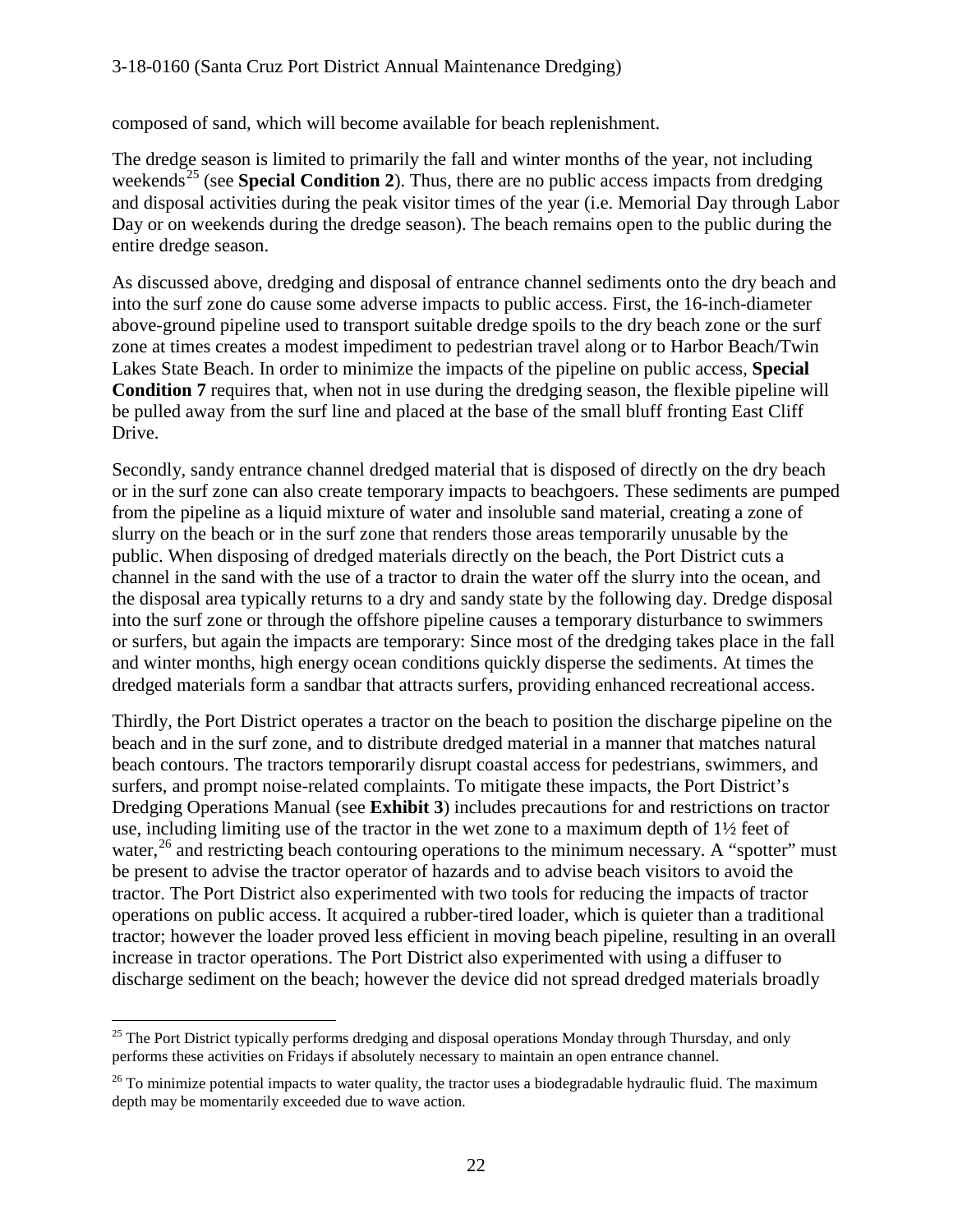enough to significantly reduce beach grooming, and a neighbor complained about the visual impact of the operation. Ultimately the Port District pulled the rubber-tired tractor from future service and ceased use of the diffuser.<sup>[27](#page-22-0)</sup>

Many of the above public access impacts could be avoided by discharging the sandy entrance channel sediment exclusively or almost exclusively through the offshore pipeline. However (and as discussed above), operation of the offshore pipeline has proven problematic for a number of reasons, and it cannot be relied on for continuous use. The Port District has analyzed other designs for offshore disposal, including a buried pipeline that daylights on a trestle over the surf zone. This system would carry high installation and maintenance costs and cause significant impacts to beach aesthetics and public access, however. It is also unlikely that it could be permitted in the Sanctuary. For all these reasons, disposing of sandy entrance channel sediments *exclusively* through the offshore pipeline does not seem to be a feasible alternative to the current system of onshore, surf zone, and offshore disposal of such sediments.

While the negative effects of on- and near-shore sediment disposal and beach grooming are difficult, if not impossible, to entirely avoid, CDP 3-10-023 included several special conditions intended to mitigate these impacts to a less-than-significant level, and these conditions would be retained for the proposed project. **Special Condition 7** ensures that the permanent portion of the offshore pipeline will continue to be buried until approximately the mean high water line during the dredge season, and that it will be completely buried when not in regular active use (i.e. during the non-dredging season). **Special Condition 2** requires removal of the temporary portion of the offshore pipeline by May  $15<sup>th</sup>$  of each year.

The Port District periodically receives requests from State Parks and the Santa Cruz County Public Works Department during periods of extremely high surf or ocean swells to move beach sand (with the use of a tractor) to form a berm to protect State Parks' restrooms (which are directly adjacent to East Cliff Drive) and East Cliff Drive itself (and the utilities within the rightof-way) from flooding. **Special Condition 8** requires the Port District to notify the Executive Director when such a request is received, and ensure that the tractor operations and amount of sand relocated to these areas are the minimum amount necessary to protect this public infrastructure from imminent threat of flooding.

In conclusion, beach and nearshore sediment disposal does cause some impacts to public access during the dredge season. The Port District has explored alternatives that might reduce these impacts, but each has been found to have considerable downsides, and many would ultimately hinder public access as well. These disposal activities are therefore a critical and unavoidable component of the dredge program, which is essential to support commercial and recreational boating access, and also provides public access through beach replenishment. The public access impacts from beach and nearshore disposal are relatively minor and limited in duration, and the permit is conditioned to minimize any possible continuous barrier effects from the pipelines. Moreover, the overall purpose of the dredging program (to maintain adequate water depths in the

<span id="page-22-0"></span> $\overline{a}$  $27$  In addition to the rubber-tired loader and diffuser, which were acquired primarily for the purpose of reducing tractor operations on the beach , the Port District's efforts to reduce dredging-related emissions of hydrogen sulfide (discussed above in the "Air Quality" section) indirectly affect tractor operations by reducing the need to switch between onshore and offshore disposal (which requires pipeline handling).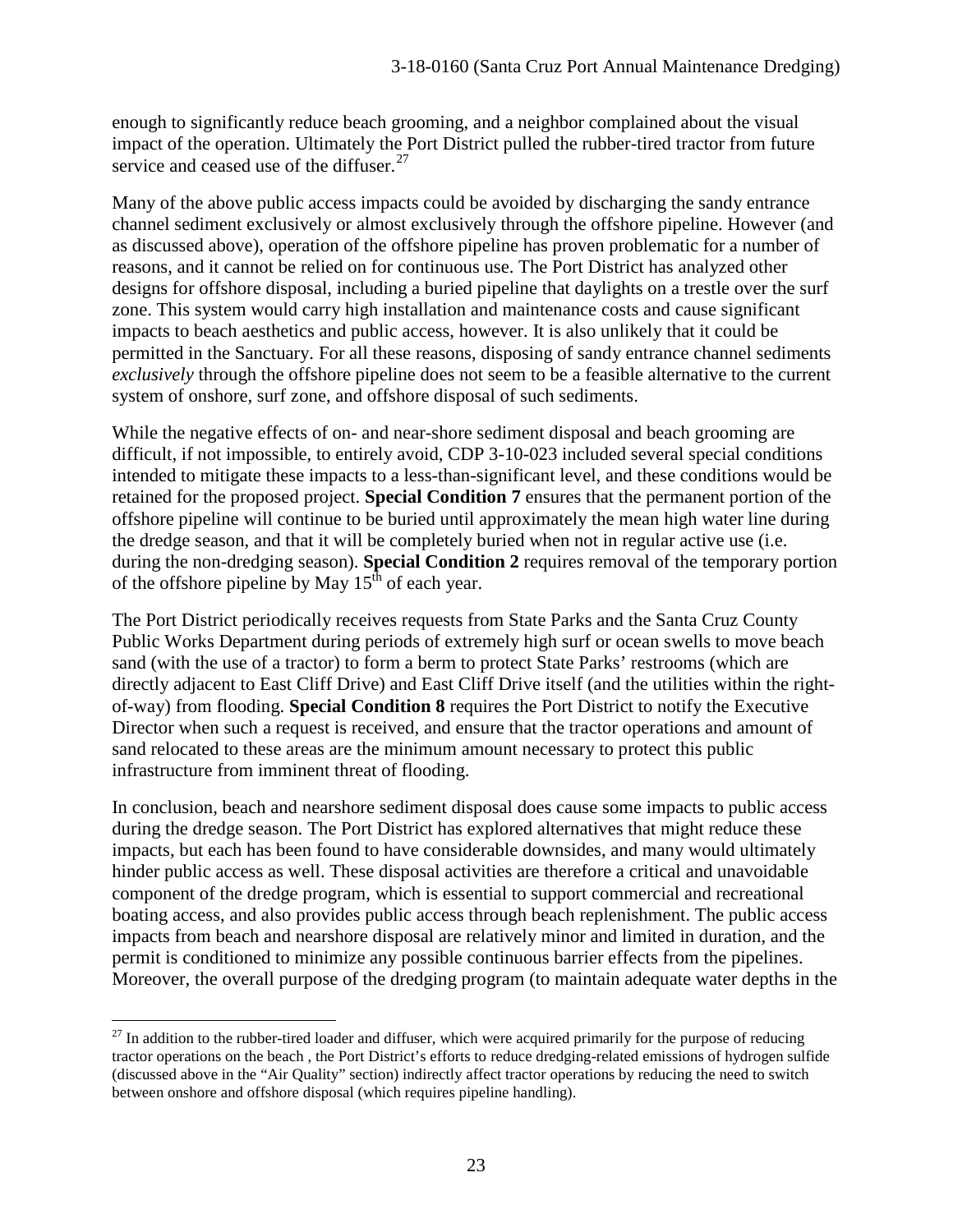harbor's navigation channels) is inherently public access-oriented. Thus, the project selfmitigates for the temporary public access impacts caused by the near-shore sediment disposal. Considered with the proposed conditions regarding timing of the near-shore sediment disposal as discussed above, the project's public access impacts are mitigated to a less-than-significant level. Therefore, the proposed project as conditioned would preserve public access and recreational opportunities and is consistent with the above-cited public access and recreational policies of the Coastal Act.

## **F. OTHER**

As described above, the proposed project would allow the maintenance dredging program that has been underway in the Santa Cruz Harbor for the past five years to continue for the next ten years. Aside from the extended permit term and the removal of a condition requiring one-time actions that the Port District has satisfactorily completed, the only change in the proposed project relative to CDP 3-10-023 is new language in **Special Condition 2(a)** that allows the Port District to extend the dredging season into the month of May when additional dredging is required by conditions in the Harbor. To receive an extension, the Port District must make a written request to the Executive Director and provide evidence of receipt of written approval from all other permitting agencies. In order to ensure that dredging and disposal operations do not impact public use of the beach during the high-demand Memorial Day weekend, **Special Condition 2(a)** also stipulates that the extended dredge activities must conclude before that time. The intent of this condition is to avoid the need for dredging under emergency permits, which must subsequently be approved by the Commission. $^{28}$ 

Finally, Coastal Act Section 30620(c)(1) authorizes the Commission to require Applicants to reimburse the Commission for expenses incurred in processing CDP applications.<sup>[29](#page-23-1)</sup> Thus, the Commission is authorized to require reimbursement for expenses incurred in defending its action on the pending CDP application in the event that the Commission's action is challenged by a party other than the Applicant. Therefore, consistent with Section 30620(c), the Commission imposes **Special Condition 9** requiring reimbursement for any costs and attorneys' fees that the Commission incurs in connection with the defense of any action brought by a party other than the Applicant challenging the approval or issuance of this permit.

# **G. CALIFORNIA ENVIRONMENTAL QUALITY ACT (CEQA)**

Section 13096 of Title 14 of the California Code of Regulations requires that a specific finding be made in conjunction with coastal development permit applications showing the application to be consistent with any applicable requirements of CEQA. Section 21080.5(d)(2)(A) of CEQA prohibits a proposed development from being approved if there are feasible alternatives or feasible mitigation measures available which would substantially lessen any significant adverse

<span id="page-23-0"></span> $\overline{a}$  $^{28}$  As part of this application, the Port District is seeking authorization for ECDPs 3-12-016-G and G-3-16-0040, which were issued during the term of CDP 3-10-023 and the previous permit, CDP 3-05-065, in years when high sediment conditions required that dredging continue into May. This CDP approval authorizes the work done under these ECDPs.

<span id="page-23-1"></span><sup>&</sup>lt;sup>29</sup> See also California Code of Regulations Title 14 Section 13055(g).